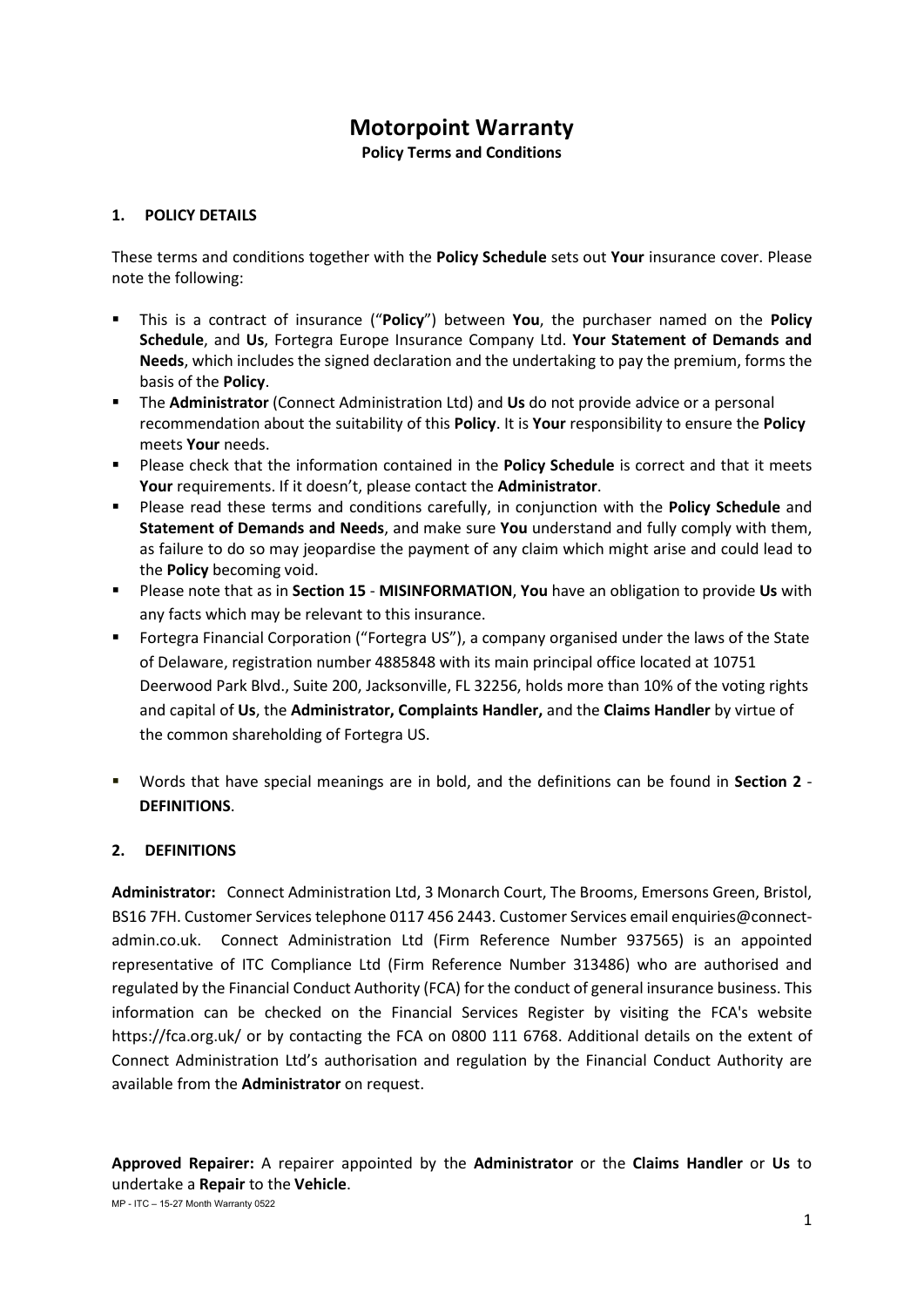**Claims Handler:** Defend Insurance Holding s.r.o.., having its registered address at: Roztylská 1860/1, Praha 4 - Chodov, 14800 Czech Republic. Telephone 0161 451 4812 Customer Services email [customerservice@defendinsurance.co.uk](mailto:customerservice@defendinsurance.co.uk)

**Complaints Handler:** ITC Compliance Ltd**,** 3 Monarch Court, The Brooms, Emersons Green, Bristol, BS16 7FH. Customer Services telephone 0117 456 2443 email: complaints@itccompliance.co.uk. ITC Compliance Ltd is authorised and regulated by the Financial Conduct Authority (FCA) for the conduct of general insurance, under Firm Reference number 313486. This information can be checked on the Financial Services Register by visiting the FCA's website https://register.fca.org.uk/s or by contacting the FCA on 0800 111 6768. Additional details on the extent of ITC Compliance Ltd's authorisation and regulation by the Financial Conduct Authority are available from the **Complaints Handler** on request

**Day-To-Day Motoring**: The use of **Your Vehicle** for social, domestic and pleasure purposes only, including journeys to and from a permanent place of work.

**Excess:** means the first **You** paid under **Your Motor Insurance Policy** under the terms of that policy

**Family Member: Your** spouse or civil partner, or a parent, grandparent, child, grandchild, brother, or sister.

**Incident Date:** The date of the incident where damage has occurred to the **Vehicle**.

**Mechanical Breakdown:** means the failure of a mechanical or electrical component, causing a sudden stoppage of its function, for a reason other than deterioration or negligence. Damage caused by the effect of overheating or abuse is not regarded as a Mechanical Breakdown under the terms of the **Policy**

#### **MOT Certificate (VT20)**

MOT Certificate (VT20) issued by the **MOT Test** station.

#### **MOT Test**

Ministry of Transport test completed by a company authorised by The Vehicle & Operator Services Agency to offer an MOT Testing service on behalf of the Secretary of State for Transport.

**Motor Insurance Policy:** an insurance policy issued to cover **Your** private car, which is owned and registered to **You**.

**Policy Schedule:** The schedule provided to **You** when **You** purchased this **Policy**, which contains **Your** details, details of the **Vehicle** and the **Policy** term.

**Property**: **Your** fixed address as detailed on **Your** schedule.

**Statement of Demands and Needs:** The Statement of Demands and Needs and declaration together with any additional information **You** may have supplied to **Us** in support of **Your** application for this **Policy**.

**Supplying Dealer:** The car dealership that the **Vehicle** was purchased from.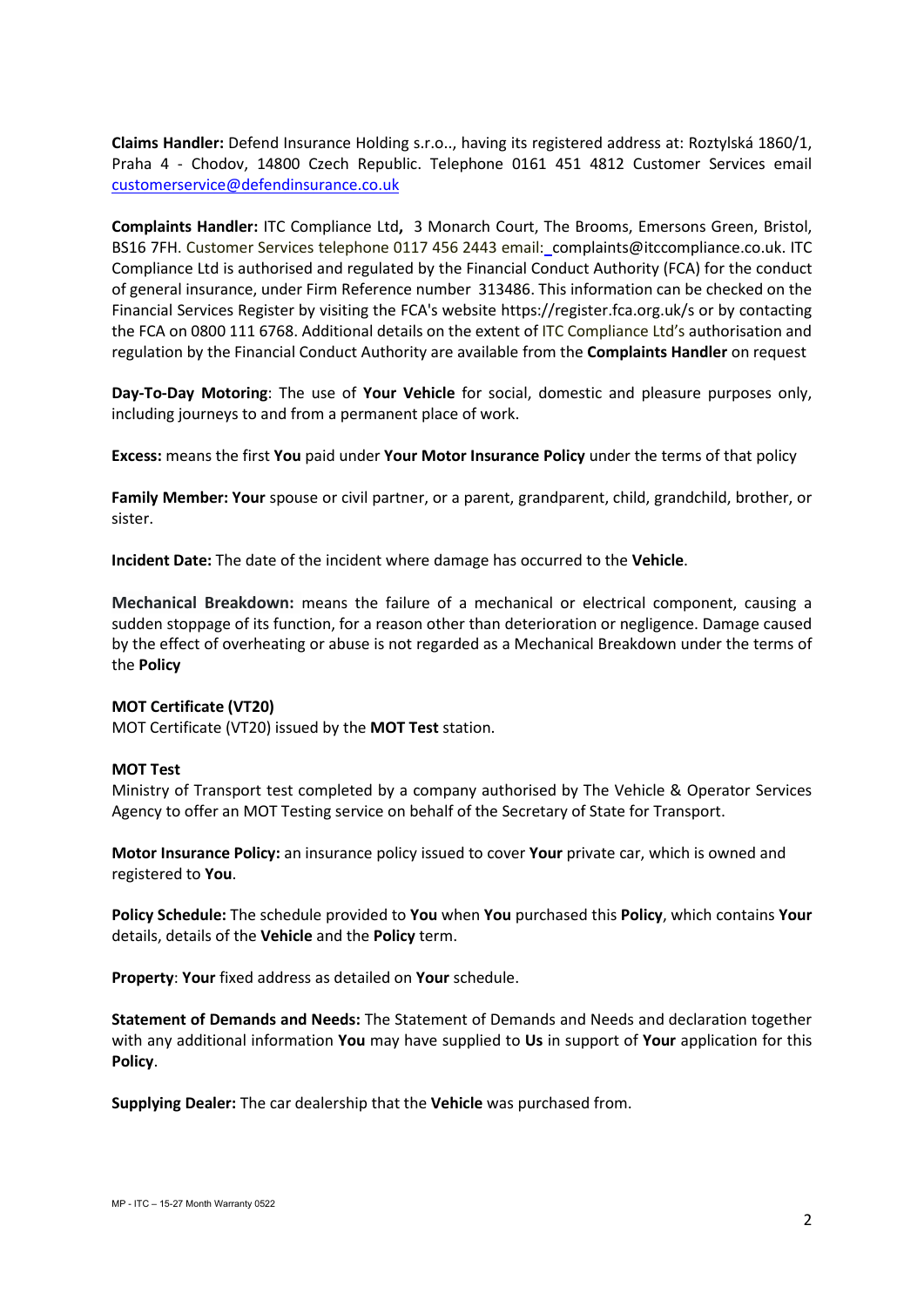**Territorial Limits:** The United Kingdom, Ireland, Isle of Man and the Channel Islands. Territorial limits will include the countries of the European Economic Area for a period of up to sixty (60) days for any one single trip.

**Vehicle:** The **Vehicle** purchased by **You** which meets the eligibility criteria set out in this **Policy**.

**We/Us/Our:** Fortegra Europe Insurance Company Ltd (Malta Company Registration Number C 84703), Office 13, SOHO Office The Strand, Fawwara Building, Triq I-Imsida, Gzira, GZR 1401, Malta. Fortegra Europe Insurance Company Ltd is authorised under the Insurance Business Act 1998 of the laws of Malta to carry out general business, and is regulated by the Malta Financial Services Authority, Triq l-Imdina, Zone 1, Central Business District, Birkirkara, CBD 1010, Malta. Deemed authorised by the Prudential Regulation Authority. Subject to regulation by the Financial Conduct Authority under reference number 805770, and limited regulation by the Prudential Regulation Authority. Details of the Temporary Permissions Regime, which allows EEA-based firms to operate in the UK for a limited period while seeking full authorisation, are available on the Financial Conduct Authority's website. Annual reports on **Our** solvency and financial position can be found at <https://www.fortegra.eu/solvency-and-financial-condition-report>

**You/Your:** Any individual who is detailed on the **Policy Schedule** and who has applied for this **Policy** and has agreed to pay the premium under this **Policy**.

## **3. ELIGIBILITY**

## **You are eligible for cover from the start date of this Policy if:**

- **You** are applying as an individual; and
- **You** are eighteen (18) years of age or over; and
- **You** are resident in the United Kingdom, Channel Islands or the Isle of Man; and
- You hold a current valid UK driving license; and
- **You** must be named as the Policyholder under a **Motor Insurance Policy.**

#### **The Vehicle is eligible for this cover if it:**

- is a private **Vehicle** registered in the United Kingdom, Channel Islands or the Isle of Man; and
- has been purchased from the **Supplying Dealer**; and
- is not older than eight (8) years at the start of this **Policy**.

#### **Please Note: The following Vehicles and Vehicle uses are NOT eligible for cover:**

- Any **Vehicle** that is not a right-hand drive **Vehicle**; and
- Emergency **Vehicle**s, commercial **Vehicle**s, taxis, courier **Vehicle**s, buses, minibuses, coaches, trucks, motor homes, trailers, heavy goods **Vehicle**s, licensed private hire **Vehicle**s, daily rental **Vehicle**s, breakdown and recovery **Vehicle**s; and
- **Vehicle**s used for hire and reward, driving school tuition, chauffeuring, road racing, track days (timed or untimed), rallying, pace-making, speed testing or any other competitive event; and
- Any **Vehicle** that has been modified prior to or after the purchase date.

#### **4. POLICY TERM**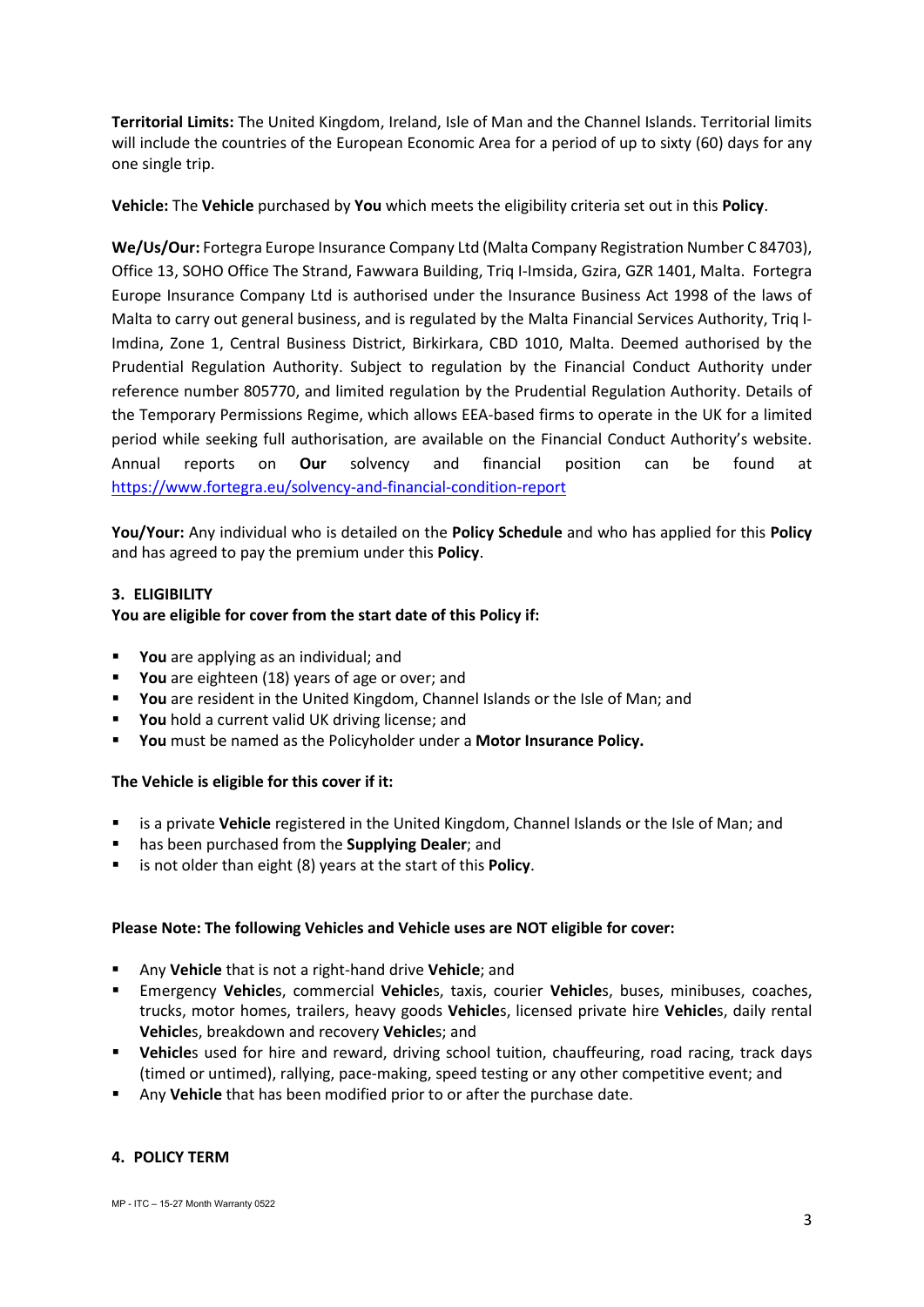This **Policy** is for the chosen term, up to a maximum of twenty-four (24) months and is not renewable, as detailed on the **Policy Schedule**. **Your** cover will end at the earliest of any of the below:

- **You** failing to pay **Your** premium when due; or
- **You** or the **Vehicle** no longer meeting the eligibility criteria for **Your Policy**; or
- The **Vehicle** being sold or transferred to a new owner, other than under **Section 10 TRANSFERRING YOUR POLICY**; or
- The value of claims settled by **Us** having reached the limit, as defined in **Section 5 WHAT IS COVERED**; or
- The **Policy** being cancelled by either **You** or **Us;** or
- The start and expiry dates of the **Policy** as detailed on the **Policy Schedule.**

#### **5. WHAT IS COVERED**

| <b>Mechanical Breakdown Insurance</b><br><b>PARTS COVERED</b><br>Maximum of<br>Please see your Proposal Form for details of the maximum amounts that may be paid<br><b>Purchase Price</b><br>for each and any claim. These may be subject to lower limits as stated on these pages.<br>of Vehicle<br>All limits include VAT. There is no restriction to the number of claims You can make.<br>including VAT<br>per claim.<br>This Policy covers All Mechanical and Electrical parts (including labour to fit them), of<br>the insured Vehicle against Mechanical Breakdown and including the below. |
|-----------------------------------------------------------------------------------------------------------------------------------------------------------------------------------------------------------------------------------------------------------------------------------------------------------------------------------------------------------------------------------------------------------------------------------------------------------------------------------------------------------------------------------------------------------------------------------------------------|
|                                                                                                                                                                                                                                                                                                                                                                                                                                                                                                                                                                                                     |
|                                                                                                                                                                                                                                                                                                                                                                                                                                                                                                                                                                                                     |
|                                                                                                                                                                                                                                                                                                                                                                                                                                                                                                                                                                                                     |
|                                                                                                                                                                                                                                                                                                                                                                                                                                                                                                                                                                                                     |
|                                                                                                                                                                                                                                                                                                                                                                                                                                                                                                                                                                                                     |
|                                                                                                                                                                                                                                                                                                                                                                                                                                                                                                                                                                                                     |
|                                                                                                                                                                                                                                                                                                                                                                                                                                                                                                                                                                                                     |
|                                                                                                                                                                                                                                                                                                                                                                                                                                                                                                                                                                                                     |
| <b>Oil seals</b>                                                                                                                                                                                                                                                                                                                                                                                                                                                                                                                                                                                    |
| Crankshaft front seal, camshaft oil seal, auxiliary shaft oil seal, gearbox rear seal, drive                                                                                                                                                                                                                                                                                                                                                                                                                                                                                                        |
| shaft(s) seals and differential pinion seal and where an engine or gearbox repair                                                                                                                                                                                                                                                                                                                                                                                                                                                                                                                   |
| requires oil seals or gaskets.                                                                                                                                                                                                                                                                                                                                                                                                                                                                                                                                                                      |
| <b>Casings</b>                                                                                                                                                                                                                                                                                                                                                                                                                                                                                                                                                                                      |
| If any of the covered parts fail and this damages the casings, they will also be covered.                                                                                                                                                                                                                                                                                                                                                                                                                                                                                                           |
| <b>Working materials</b>                                                                                                                                                                                                                                                                                                                                                                                                                                                                                                                                                                            |
| Oils, oil filter and anti-freeze are covered only if it is essential to replace them because                                                                                                                                                                                                                                                                                                                                                                                                                                                                                                        |
| of the failure of a part which is covered under this Policy.                                                                                                                                                                                                                                                                                                                                                                                                                                                                                                                                        |
| <b>Air Conditioning System</b>                                                                                                                                                                                                                                                                                                                                                                                                                                                                                                                                                                      |
| In the event of a valid claim, maximum contribution to system re-gas is £45.00 inc VAT.                                                                                                                                                                                                                                                                                                                                                                                                                                                                                                             |
| <b>Excluding:</b>                                                                                                                                                                                                                                                                                                                                                                                                                                                                                                                                                                                   |
| Cracked or porous cylinder heads and blocks, burnt valves and any skimming/pressure                                                                                                                                                                                                                                                                                                                                                                                                                                                                                                                 |
| testing. Body, paint, glass, interior/exterior trim, key fobs and key cards, in-car                                                                                                                                                                                                                                                                                                                                                                                                                                                                                                                 |
| entertainment/ communication systems and connected equipment including satellite                                                                                                                                                                                                                                                                                                                                                                                                                                                                                                                    |
| navigation, catalytic converters and diesel particulate filters, wheels, airbag and system,                                                                                                                                                                                                                                                                                                                                                                                                                                                                                                         |
| electrical wiring, wiring looms, hoses, pipes, cables, brake seizure and corrosion.                                                                                                                                                                                                                                                                                                                                                                                                                                                                                                                 |
| Service items and other components subject to routine maintenance or periodic repair                                                                                                                                                                                                                                                                                                                                                                                                                                                                                                                |
| or replacement such as plugs, HT leads, brake frictional material, clutch facings, wiper                                                                                                                                                                                                                                                                                                                                                                                                                                                                                                            |
| blades/rubbers, auxiliary belts, light bulbs/units, tyres, batteries, exhaust systems [this                                                                                                                                                                                                                                                                                                                                                                                                                                                                                                         |
| is not a complete list].                                                                                                                                                                                                                                                                                                                                                                                                                                                                                                                                                                            |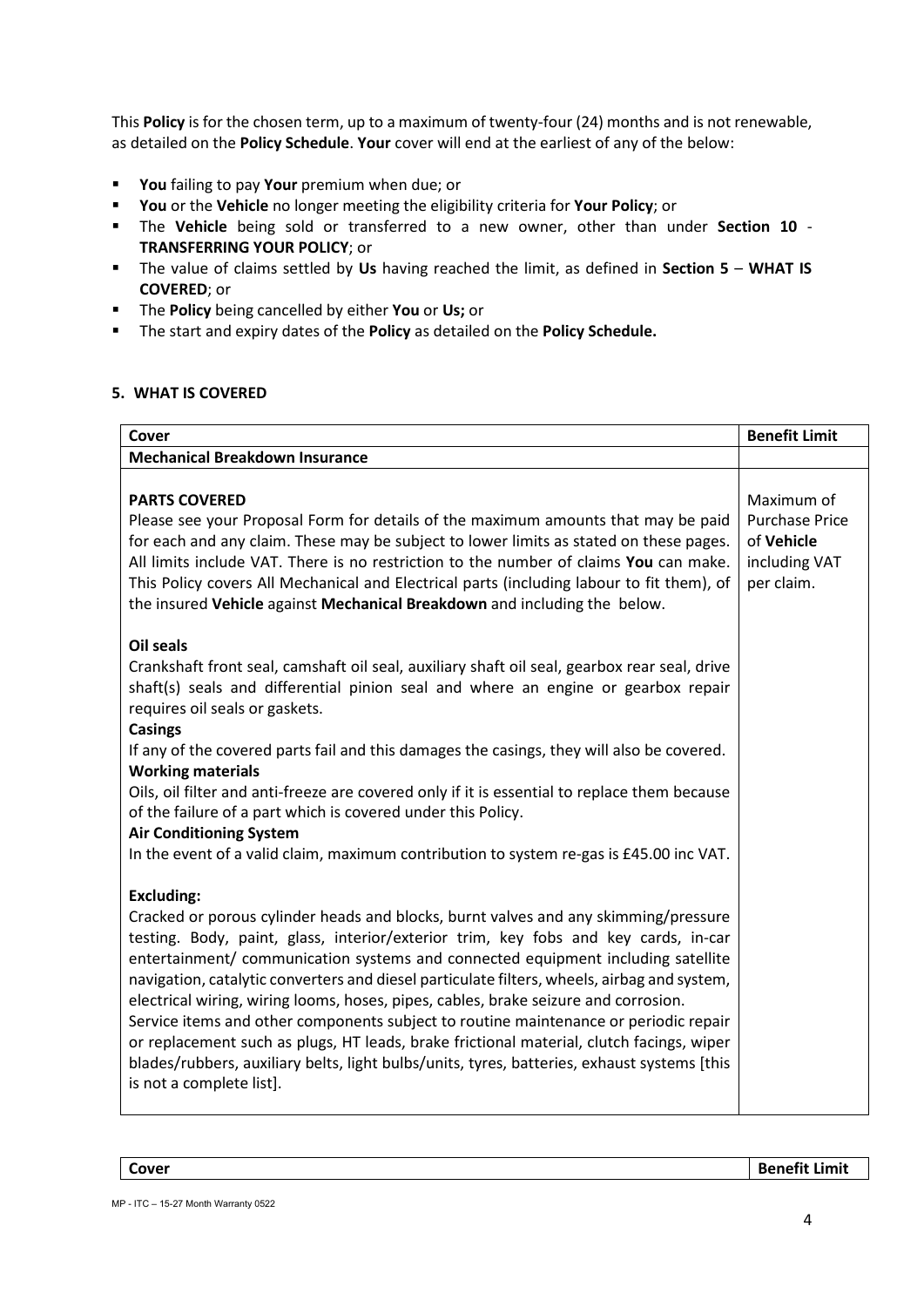| Key(s) Cover                                                                                                                   |                                                                                                                                                                                                                                                                               |                                                |
|--------------------------------------------------------------------------------------------------------------------------------|-------------------------------------------------------------------------------------------------------------------------------------------------------------------------------------------------------------------------------------------------------------------------------|------------------------------------------------|
| 1.                                                                                                                             | <b>Loss Cover</b> – the reasonable cost of replacing the $Key(s)$ in the event they have<br>been accidentally lost by You. If no Key(s) can be cut or obtained, the reasonable<br>cost of replacing the <b>Lock(s)</b> will be covered.                                       | Maximum of<br>£500 including<br>VAT per claim. |
| 2.                                                                                                                             | <b>Theft Cover</b> -the reasonable cost of replacing the <b>Key(s)</b> in the event they have<br>been stolen from You. If no Key(s) can be cut or obtained, the reasonable cost of<br>replacing the Lock(s) will be covered.                                                  |                                                |
| 3.                                                                                                                             | Vehicle Entry Cover - if a duplicate Key is not readily available, a contribution of up<br>to £50 including VAT towards the cost of gaining entry to the Vehicle in the event<br>the Key(s) have been locked inside the Vehicle or accidentally broken in the Lock by<br>You. |                                                |
| Note:<br>In the event of Loss or Theft of Your Key(s), You must notify the Police and<br>٠<br>obtain a Crime Reference Number. |                                                                                                                                                                                                                                                                               |                                                |

| Cover                                                                                                                                                                                                                                                                                                                                                                                                                      |                      |
|----------------------------------------------------------------------------------------------------------------------------------------------------------------------------------------------------------------------------------------------------------------------------------------------------------------------------------------------------------------------------------------------------------------------------|----------------------|
| <b>Breakdown Cover</b>                                                                                                                                                                                                                                                                                                                                                                                                     | <b>Benefit Limit</b> |
| <b>Roadside Recovery</b><br>If the Vehicle suffers a Breakdown, this includes running out of fuel, help will be sent to<br>the scene of the Breakdown and We will pay call out fees and mileage charges needed<br>to repair or assist with the Vehicle. If, in the opinion of the Recovery Operator, they are<br>unable to repair the Vehicle at the roadside the Recovery Controller will assist in the<br>following way: | Up to 6 call<br>outs |
| • arrange for the Vehicle, You and up to five (5) passengers to be recovered to the<br>nearest garage able to undertake the repair, or;<br>. If the above is not possible at the time of the Breakdown they will arrange for the<br>Vehicle, You and up to five (5) passengers to be transported to Your home address or<br>original destination.                                                                          |                      |
| <b>Home Assist</b><br>A Recovery Operator will be dispatched to Your home address or within a one mile<br>radius. Attempts will be made to repair Your Vehicle on the spot. If a repair is not<br>possible they will transport Your Vehicle to the nearest repairing garage.                                                                                                                                               |                      |
| <b>Emergency Overnight Accommodation*</b><br>If Call Assist decide on alternative accommodation We will pay a maximum of £25 per<br>person for one night for You and up to 5 passengers.                                                                                                                                                                                                                                   |                      |
| *These services will be offered on a pay/claim basis, which means that You must pay<br>initially and Call Assist will send You a claim form for reimbursement, which will be dealt                                                                                                                                                                                                                                         |                      |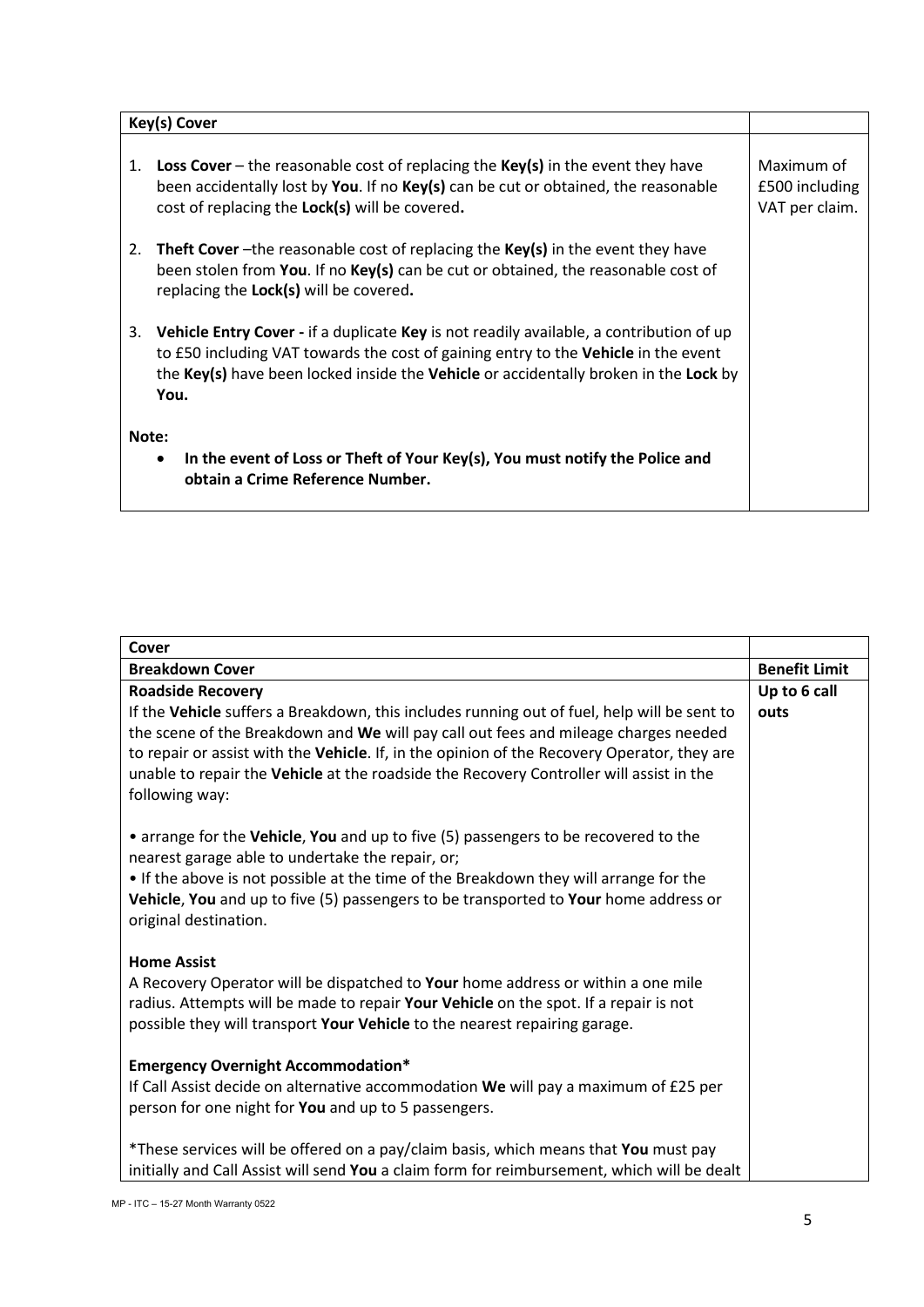| with by the Control Centre within a short period of time. Before arranging these<br>services, authorisation must be obtained from the Rescue Controller.                                                                                                                                                         |  |
|------------------------------------------------------------------------------------------------------------------------------------------------------------------------------------------------------------------------------------------------------------------------------------------------------------------|--|
| <b>Caravans and Trailers</b><br>If the Vehicle suffers a Breakdown and Your caravan/trailer is attached, providing it is<br>fitted with a standard towing hitch and does not exceed 7.0104 metres (23 feet) in<br>length, Your caravan/ trailer will be recovered with the Vehicle at no extra cost.             |  |
| What to do if you break down<br>If the Vehicle breaks down please call the 24 hour Control Centre on:<br>01206 812 763 (UK only)<br>(This telephone number is strictly for rescue purposes only)<br>The Rescue Controller will assist You professionally, sympathetically and deal with Your<br>request quickly. |  |
| Please have the following information ready to give to the Rescue Controller, who will<br>use this to validate Your policy. Tell them;                                                                                                                                                                           |  |
| 1) You are an ITC Compliance customer<br>2) Your return telephone number with area code<br>3) Your Policy type and number and the Vehicle registration<br>4) The precise location of the Vehicle (or as accurately as You are able in the<br>circumstances)                                                      |  |
| 5) What seems to be the problem (for example, if You have a puncture tell the<br>Controller Your tyre size).                                                                                                                                                                                                     |  |
| The Rescue Controller will take Your details and ask You to remain by the telephone<br>You are calling from. Once arrangements have been made they will telephone to advise<br>who will be coming out to You and how long they are expected to take. You will then be<br>asked to return to the Vehicle.         |  |
| Please remember to guard Your safety at all times but remain with or nearby the<br>Vehicle until the Recovery Operator arrives. Once the Operator arrives at the scene<br>please be guided by his/her safety advice.                                                                                             |  |
| If the Police are present please advise them that You have contacted Your recovery<br>service or give them the telephone number to call on Your behalf.                                                                                                                                                          |  |

| Cover                                                                                                                                                                                |                          |
|--------------------------------------------------------------------------------------------------------------------------------------------------------------------------------------|--------------------------|
| <b>MOT Test Insurance</b>                                                                                                                                                            |                          |
| Your MOT Cover begins ninety (90) days after Your Issue date. If Your MOT is due in this<br>ninety (90) day period, prior to Your period of cover, then cover will not apply to that | Maximum of<br>$£750$ per |
| MOT. It will instead apply to Your next MOT.                                                                                                                                         | claim.                   |
|                                                                                                                                                                                      |                          |
| What is covered?                                                                                                                                                                     |                          |
| We will pay the reasonable cost of repairing or replacing such part or parts of Your                                                                                                 |                          |
| Vehicle listed below up to a maximum of £750 (inclusive of VAT) in the event of a part                                                                                               |                          |
| or parts covered herein being cited on an official "Refusal of an MOT Certificate" (Form                                                                                             |                          |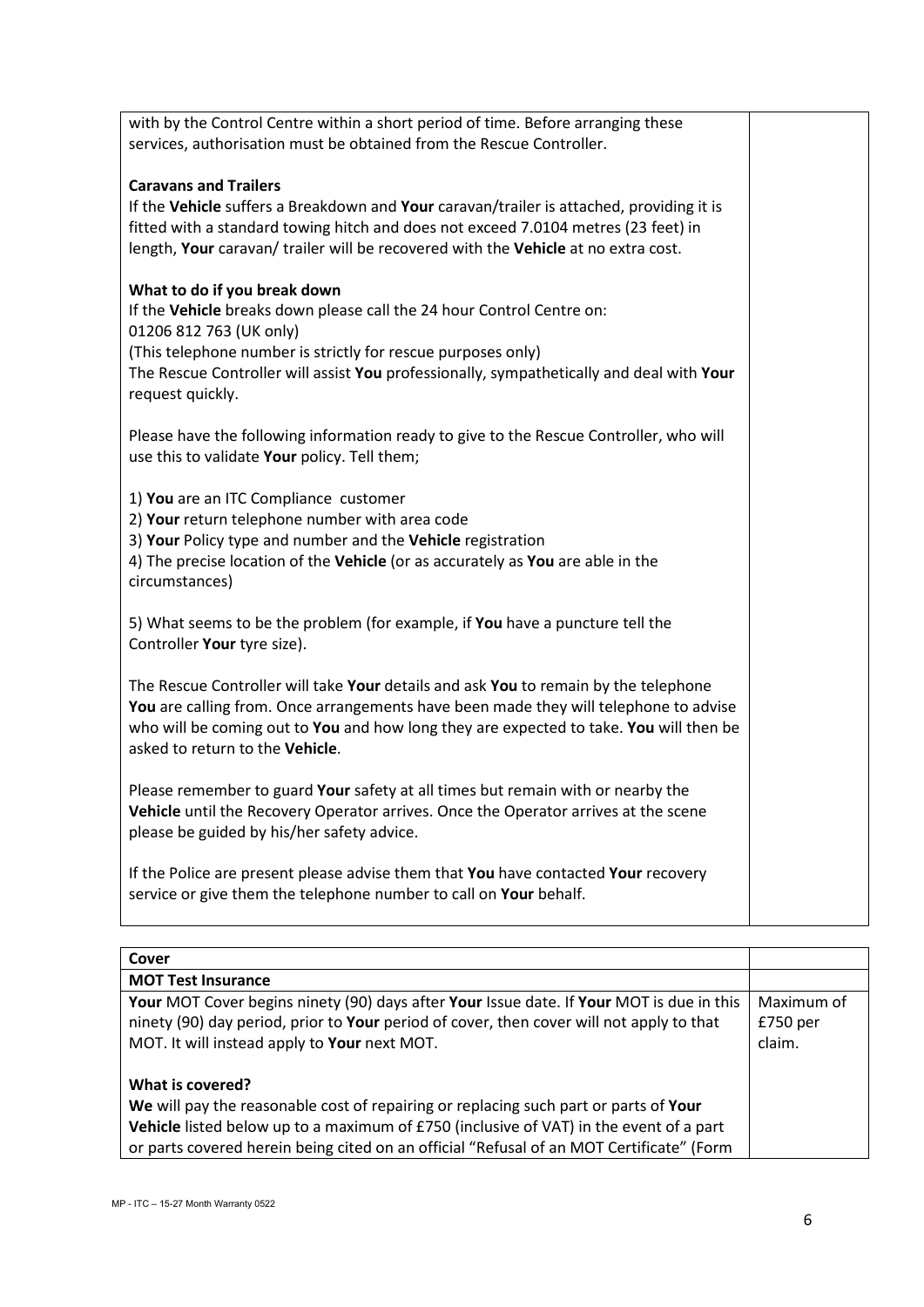VT30) as the reason for **Your Vehicle** failing to pass the **MOT Test** during the period of cover.

- Lighting Equipment: Front and rear lamps, headlamps, stop lamps, rear reflectors, direction indicators, hazard warning lamps, switches, tell tales, high intensity discharge (HID), LED headlamps, washing and levelling system, power steering malfunction indicator lamp (MIL), electronic parking brake MIL, illumination of speedometers, brake fluid level warning lamps, electronic stability control system MIL, tyre pressure monitoring system warning lamp.
- Steering and Suspension: Steering control, steering mechanism, power steering, transmission shafts, wheel bearings, front suspension, rear suspension, shock absorbers, wheel alignment, steering, suspension, brake, transmission dust covers / gaiters, and steering wheel locking mechanism.
- Brakes: ABS warning system / controls, condition of service brake system, condition of parking brake system, service brake performance, parking brake performance, brake fluid levels where below the minimum indication.
- Seatbelts: All seatbelts mountings, their condition and operation; front driver's and passenger seat mountings; driver's seat adjustment mechanism, backrest security in an upright position and Supplementary Restraint Systems (SRS) including airbags and seatbelt pre-tensioners.
- General: Emission control systems including catalytic converter, electronic stability control system, fuel injection, engine mountings, ECU replacement as a result of calibration failure to meet MOT exhaust gas emission standards, horn, mirrors, registration plates, speedometer, driving controls, windscreen wipers and washers.

# **Transferrable cover**

**You** may transfer **Your Policy** subject to the conditions in **Section 10** -**TRANSFERRING YOUR POLICY** where a **Family Member** takes ownership of the **Vehicle.**

# **6. WHAT IS NOT COVERED**

#### **What You are not covered for Mechanical Breakdown Insurance**

- **i. We** will not accept liability for any claim which is reported to the **Claims Handler** more than fourteen (14) days after the relevant fault is discovered.
- **ii. We** will not accept liability for any claim where the repair has not commenced within fourteen (14) days of the relevant fault being reported to the **Claims Handler**.
- **iii.** The **Policy** does not apply to: **Vehicle**s used for hire or reward (for example Taxis, self-drive hire or driving schools), **Vehicle**s used for any kind of timed competition or race; or non-standard customized or modified **Vehicle**s.
- **iv. We** will not accept any liability for damage caused by: Neglect, corrosion, any foreign matter, getting into or onto a part; lack of servicing, the effects of over-heating, whether caused by an insured part or not; freezing, abuse, damage to parts not covered by this **Policy** or consequential damage; or damage to parts **We** cover caused by parts not covered by the **Policy**.

**We** will not accept liability for:

The effects of poor repairs, faults or defects at the time of the sale.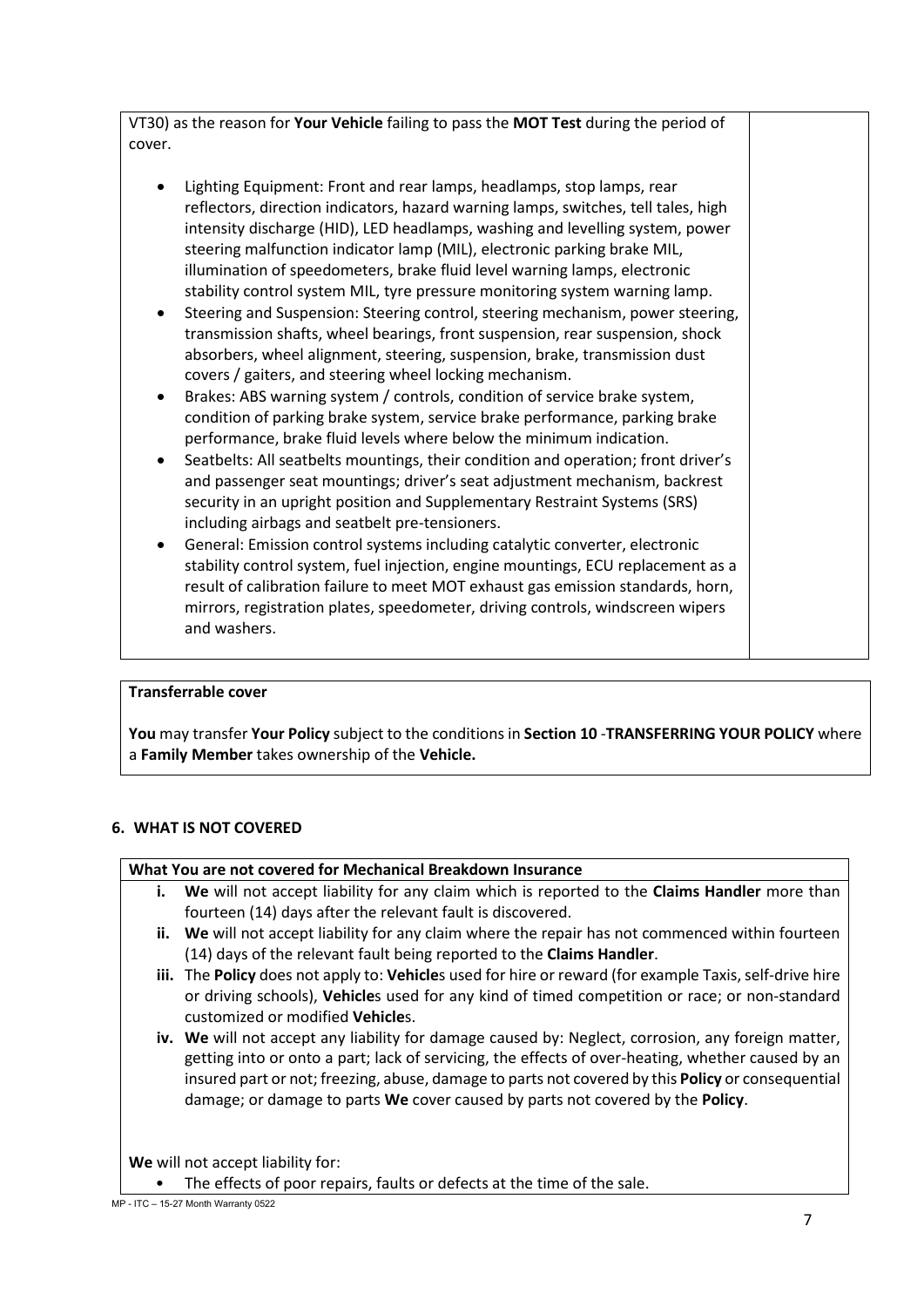- Parts which have been fitted incorrectly
- Parts which are of faulty manufacture or design or
- Parts not fitted as standard or optional extra by the manufacturer, unless cover for such items is agreed beforehand.

The Policy excludes any damage caused by fire, accident or any road hazard whether or not insured under any motor insurance or accidental damage policy. It does not provide cover for other people or physical injury. **We** will not accept liability for damage caused by war risks, sonic booms or nuclear radiation.

#### **What You are not covered for Key:**

- **i.** Any claim where the **Incident Date** is before the **Policy** start date.
- **ii.** Any claim which is not reported within thirty (30) days of the **Incident Date**.
- **iii.** The cost of any routine maintenance or adjustments or where **Key(s)** or **Locks(s)** don't function or have failed for any reason.
- **iv.** Any claim relating to damage to **Lock(s)** caused by attempted theft or malicious damage.
- **v.** Any claim directly or indirectly caused as a result of the theft of the **Key(s)** by any person known to **You** who has reasonable access to the **Key(s),** including but not limited to a **Family Member.**
- **vi.** The cost of repairing or replacing any **Lock(s)** where they have been damaged by anyone other than **You** gaining entry to the **Vehicle** or **Property**.
- **vii.** Any claim relating to a road traffic accident.
- **viii.** Any claim arising from manufacturing defects, inherent design faults or where the **Key(s)** or **Lock(s)** are subject to recall or replacement by the manufacturer.
- **ix.** The cost of any fares, tolls, delivery or insurance relating to car hire.
- **x.** Any claim relating to damage caused by neglect or a deliberate, careless act or omission by **You**.
- **xi.** Any claim for loss or theft that is not accompanied by a Crime Reference Number.
- **xii.** Any amount that exceeds the benefit level per claim or in total, as detailed in **Section 5 – WHAT IS COVERED**.
- **xiii.** If during the **Policy term** the **Vehicle** is used for any of the excluded uses that appear in **Section 3 - ELIGIBILITY**.
- **xiv.** For consequential damage of any kind or any consequential loss, injury or damage.

#### **What You are not covered for Breakdown Cover**:

- **i.** Assistance due to an accident, fire, theft or vandalism or other incident normally covered by a **Motor Insurance Policy**. Assistance can be arranged if **You** agree to pay for the service provided. (**You** may be able to recover these costs under the terms of **Your Motor Insurance Policy**).
- **ii.** Any caravan/trailer being towed where the total length exceeds 7.0104 metres (23 feet) and where it is not attached to the **Vehicle** with a standard towing hitch.
- **iii. Vehicle**s not registered as having Motorpoint Breakdown Cover.
- **iv.** The cost of any parts, components or materials used to repair the **Vehicle**.
- **v.** Any costs or expenses not authorised by the Rescue Controller.
- **vi.** The cost of food, drinks, telephone calls or other incidentals.
- **vii.** The cost of alternative transport other than to **Your** destination or home.
- **viii.** The cost of fuel, oil or insurance for a hire **Vehicle**.
- **ix.** The recovery of the **Vehicle** and passengers if repairs can be carried out at or near the scene of the Breakdown within a reasonable time. If recovery takes effect **You** are entitled to recovery to only one address in respect of any one Breakdown.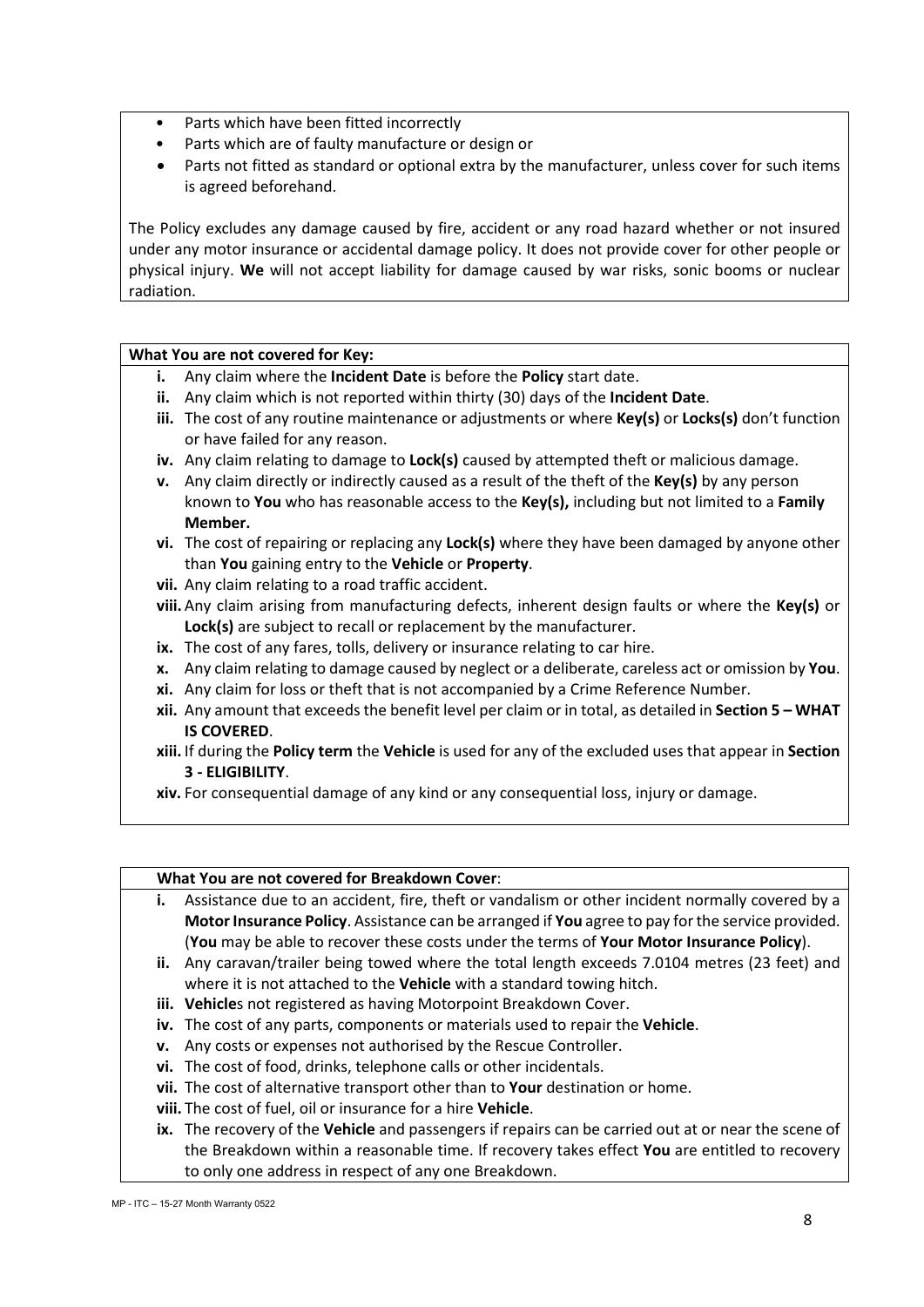- **x.** Overnight accommodation or car hire charges if repairs can be carried out at or near the scene of the Breakdown within an agreed time.
- **xi.** Breakdowns caused by failure to maintain the **Vehicle** in a roadworthy condition including maintenance or proper levels of oil and water. If, in the opinion of the Recovery Operator, **We** should terminate **Your Policy** immediately, **We** will notify **You** by letter as to what action **We** have taken.
- **xii.** Any request where service cannot be effected because the **Vehicle** does not carry a serviceable spare wheel and locking wheel nut and/or manufacturer approved emergency foam fill kit.
- **xiii.** Any request for service if the **Vehicle** cannot be reached due to snow, mud, sand or flood or where the **Vehicle** is not accessible or cannot be transported safely and legally using a standard transporter.
- **xiv.** Any request for service if the **Vehicle** is being used for commerce, commercial driving or tuition, hire or reward, (for example, taxis, self-drive hire or driving schools) delivery courier, or is over 3500kg GVM, or used in any sort of rally, speed testing, racing or any kind of competition or trial other than 'Treasure Hunts'.
- **xv.** Overloading of the **Vehicle** or carrying more passengers than it is designed to carry.
- **xvi.** Claims not notified prior to expenses being incurred.
- **xvii.** The charges of any other company (including Police recovery) other than a Recovery Operator appointed by Call Assist or of car hire or accommodation charges except those authorised by Call Assist.
- **xviii.** Loss or damage to the **Vehicle** or its contents.
- **xix.** Direct or indirect loss, damage or liability caused by, contributed to or arising from:
	- a. Ionising radiation or contamination by radioactivity from an irradiated nuclear fuel or from nuclear waste from the combustion of nuclear fuel.
	- b. The radioactive, toxic, explosive or other hazardous properties of any nuclear assembly or nuclear component thereof.
	- c. Any results of war, invasion, act of foreign enemy, hostilities (whether war be declared or not), civil war, rebellion, revolution, military or usurped power.
	- d. Any false or fraudulent claims.
	- e. Failure to comply with requests by Call Assist or the Recovery Operators concerning the assistance being provided.
	- f. Fines and penalties imposed by the Police or Courts.
	- g. Any charges where **You**, having contacted the Rescue Controller, effect recovery or repairs by other means.
	- h. Ferry and Toll charges.
	- i. Any claims relating to non-standard, customised or modified **Vehicle**s unless declared and agreed with **Us** prior to taking the insurance.
	- j. Any service or insurance cover where remedial action has not taken place following a previous Breakdown.
	- k. More than six (6) callouts per Policy per year.

#### **What You are not covered for MOT Test cover :**

- **We** will not pay for:
- **i.** Bulbs, fuses, wiring or connections
- **ii.** Tyres or wheels
- **iii.** Brake pads and shoes where the condition is wear related
- **iv.** Bodywork or glass
- **v.** Exhaust system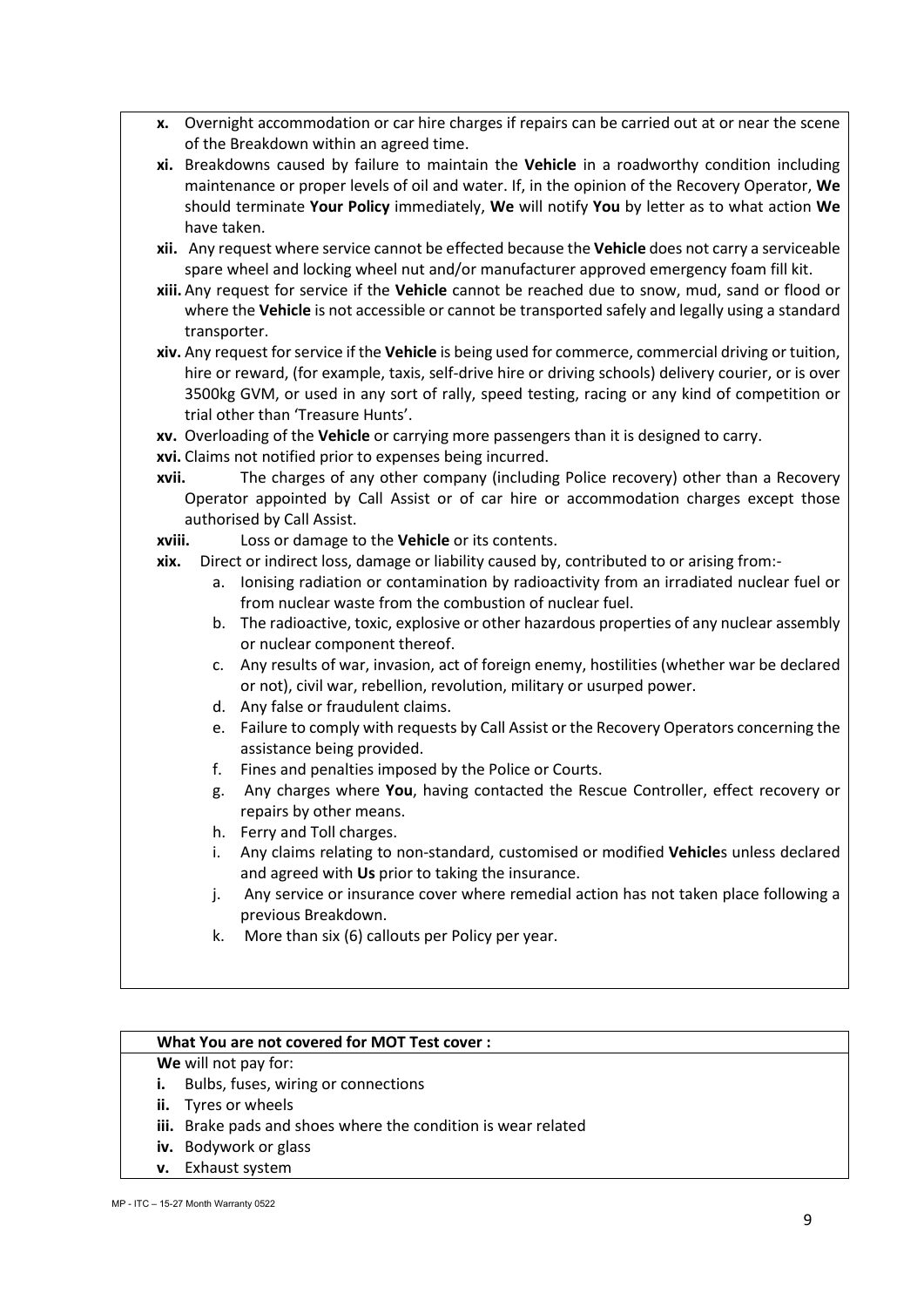- **vi.** Items listed as "advisory" only
- **vii.** Adjustments, tuning or cleaning
- **viii.** The **MOT Test** or re-test fee
- **ix.** Service items, including but not limited to leads, spark plugs, belts, wiper blades, batteries, antifreeze, fluids, grease, fuel or oils.

These exclusions apply to the MOT section of **Your** cover.

- a. Damage caused by a road traffic accident and/or fire
- b. Structural damage, rust or corrosion
- c. Parts fitted as part of the repairs that are not detailed under the **What is covered** section
- d. Repairs arising as a result of any deliberate damage, neglect or misuse of **Your Vehicle** or any modifications such as the fitting of replacement or experimental parts or other equipment not approved by the manufacturer
- e. Repair or servicing of **Your Vehicle** or parts subject to recall for repair or replacement by the manufacturer
- f. A fault or defect in any part which can reasonably be said to have been known to exist before the commencement of the period of cover
- g. Any repairs covered under the manufacturer's or supplier's warranty or any other form of cover
- h. VAT where you are VAT registered

#### **7. HOW TO MAKE A CLAIM**

| <b>Mechanical Breakdown Insurance</b> |                                                                                                 |
|---------------------------------------|-------------------------------------------------------------------------------------------------|
| <b>Stage</b>                          | <b>Explanation</b>                                                                              |
| Step 1                                | <b>NOTIFY THE CLAIMS HANDLER</b>                                                                |
|                                       | Telephone the Claims Handler at 0161 451 4812. The Claims Handler will make a note of           |
|                                       | Your claim and advise You of the location of Your nearest Approved Repairer.                    |
|                                       | IMPORTANT: In order for the Claims Handler to pay the Approved Repairer directly, You           |
|                                       | (not the repairer) must notify the CLAIMS HANDLER of Your claim. This must be done before       |
|                                       | You give permission to a repairer to carry out any fault finding or remedial work. Notification |
|                                       | from a repairer of a possible claim will not be accepted by the Claims Handler.                 |
|                                       |                                                                                                 |
| Step 2                                | <b>CONTACT THE REPAIRER</b>                                                                     |
|                                       | Book Your Vehicle in with the repairer and give Your permission to carry out any fault          |
|                                       | finding/diagnosis or dismantling necessary.                                                     |
| Step 3                                | <b>REPAIRER OBTAINS AUTHORITY</b>                                                               |
|                                       | Once Your Vehicle, Policy Schedule and service records have been handed to the repairer         |
|                                       | they will contact the <b>Claims Handler</b> to request approval for repairs.                    |
| Step 4                                | <b>AUTHORITY FOR CLAIM VALUE</b>                                                                |
|                                       | If Your claim is accepted, an authorisation number will be issued to the repairer for the       |
|                                       | amount that will be paid under this Policy.                                                     |
|                                       | You are responsible for paying any amount the repairer charges over and above the               |
|                                       | authorised amount.                                                                              |
| Step 5                                | <b>PAYMENT OF THE CLAIM</b>                                                                     |
|                                       | On completion of the repairs, the repairer must submit an invoice directly to the Claims        |
|                                       | Handler . The invoice must clearly show the authorisation number given, details of who the      |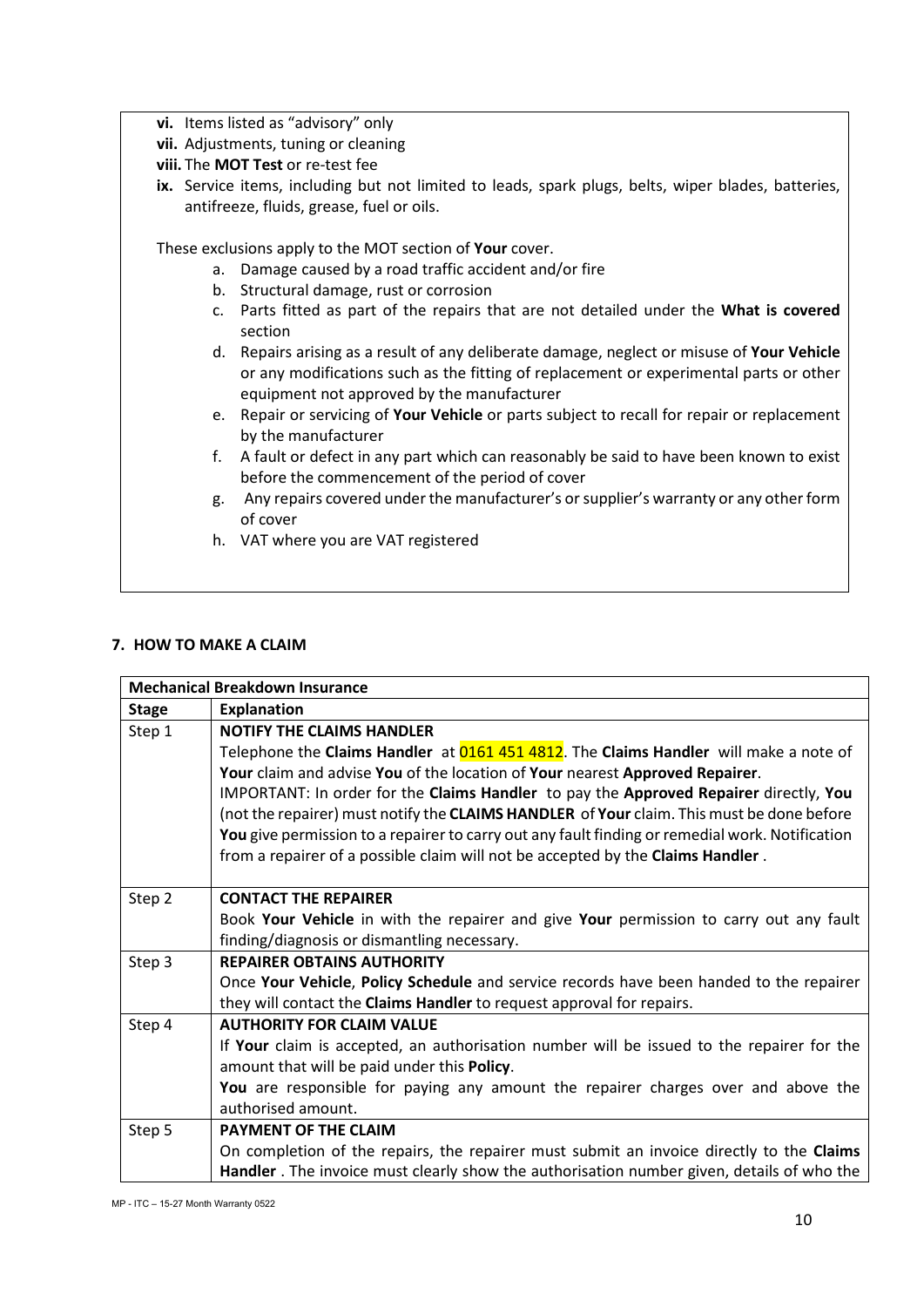|                      | Claims Handler should pay and contain full details of the repairs, including details of all<br>part(s) used, labour and VAT. The authorisation number will only be effective for ninety (90)<br>days from the date it was issued and no payments will be made in respect of the authorisation                                                                                                                    |
|----------------------|------------------------------------------------------------------------------------------------------------------------------------------------------------------------------------------------------------------------------------------------------------------------------------------------------------------------------------------------------------------------------------------------------------------|
|                      | number after the expiry of the ninety (90) day period.                                                                                                                                                                                                                                                                                                                                                           |
| Claims<br>Conditions | The Claims Handler cannot agree to any claim without providing a Claims Authority<br>Number. The repairer must not start any repairs without this number. Please<br>quote Your Claims Authority Number each time You contact the Claims Handler<br>about Your claim and make sure the repairer includes this number on their invoice.                                                                            |
|                      | If when making a claim You do not follow the correct procedure, We will not be<br>$\bullet$<br>able to pay Your claim in this instance.                                                                                                                                                                                                                                                                          |
|                      | No liability shall exist in respect of parts supplied, repairs carried out or any other<br>claim under the Policy other than claims made in accordance with the procedures<br>set out in these terms and conditions and for which specific authorisation is<br>given by the Claims Handler.                                                                                                                      |
|                      | We reserve the right to provide replacement parts and to carry out repairs under the<br>Policy or to arrange for their provision by other persons.                                                                                                                                                                                                                                                               |
|                      | The Claims Handler may insist that Your repairer uses exchanged or reconditioned<br>parts to affect a repair.                                                                                                                                                                                                                                                                                                    |
|                      | allowed<br>labour<br>in line<br>The amount<br>of<br>time<br>for<br>will<br>be<br>with<br>the<br>manufacturer's/Glass's Guide standard repair times.                                                                                                                                                                                                                                                              |
|                      | We and the Claims Handler reserve the right to examine the Vehicle, to subject it<br>$\bullet$<br>to expert independent assessment and to name the repairer to be used. The Claims<br>Handler will use the results of any expert independent assessment to determine the<br>amount to be paid in respect of a claim. This will be subject to the claimable limits<br>and the terms and conditions of the Policy. |
|                      | We shall not provide any benefit under this contract of insurance to the extent of<br>providing cover, payment of any claim or the provision of any benefit where doing so<br>would breach any sanction, prohibition or restriction imposed by law or regulation.                                                                                                                                                |

| <b>Key Cover</b> |                                                                                                                                                                                                                                                                                                                                                                                                                                                                                                                          |
|------------------|--------------------------------------------------------------------------------------------------------------------------------------------------------------------------------------------------------------------------------------------------------------------------------------------------------------------------------------------------------------------------------------------------------------------------------------------------------------------------------------------------------------------------|
| <b>Stage</b>     | <b>Explanation</b>                                                                                                                                                                                                                                                                                                                                                                                                                                                                                                       |
| Step 1           | All lost and stolen keys must be reported to Motorpoint Key Cover and the Police within forty-<br>eight (48) hours of the discovery of their loss or theft and any crime reference numbers<br>retained.<br>Check the circumstances are covered by the Policy, then telephone Motorpoint Key Cover<br>immediately stating the Policy Number if possible, on:<br>01603 369790<br>Motorpoint Key Cover will help arrange assistance from a qualified local locksmith and help<br>You find alternative transport if required |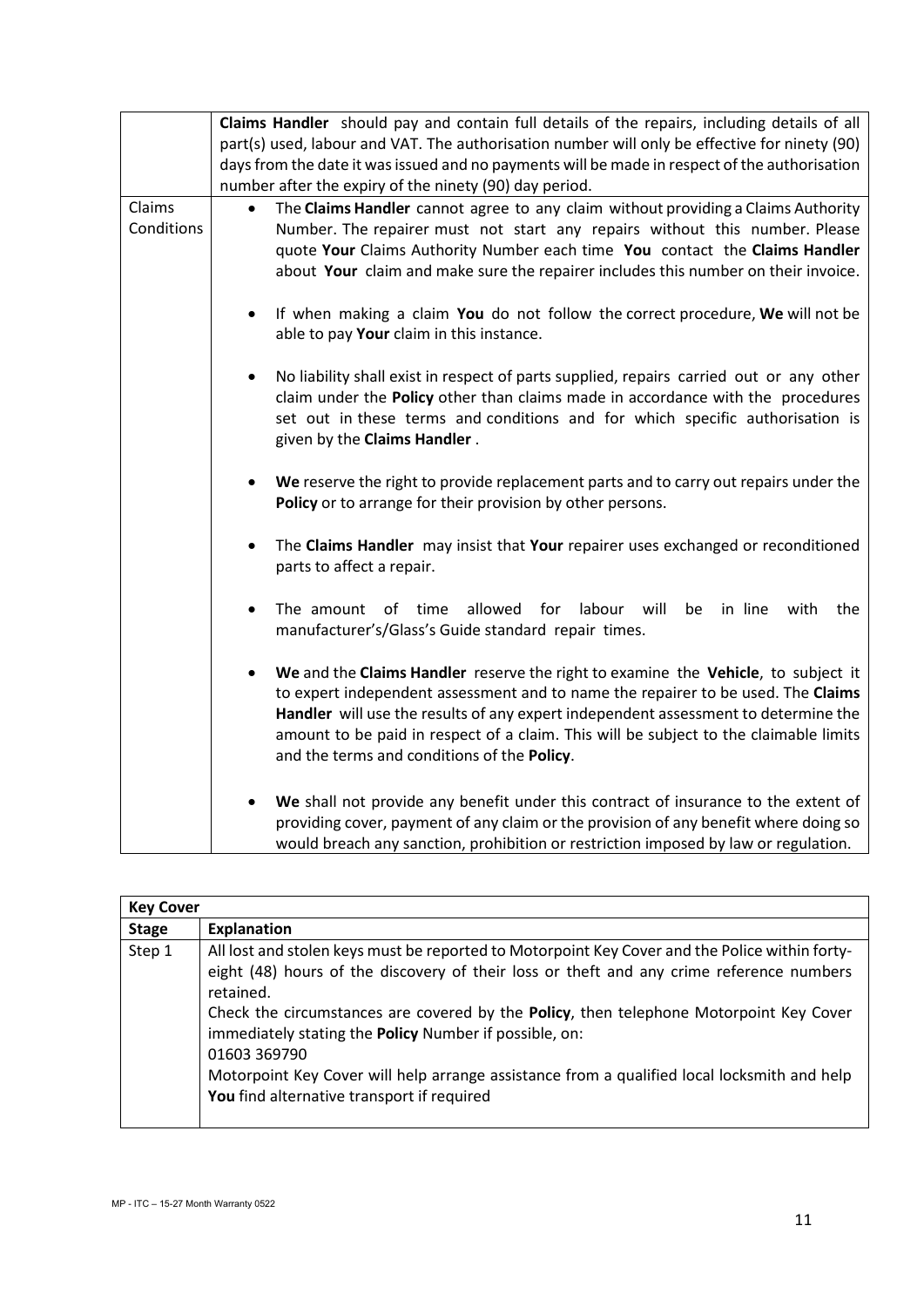| <b>Breakdown Cover</b> |                                                                                                                                                                                                                                                                                       |  |
|------------------------|---------------------------------------------------------------------------------------------------------------------------------------------------------------------------------------------------------------------------------------------------------------------------------------|--|
| <b>Stage</b>           | <b>Explanation</b>                                                                                                                                                                                                                                                                    |  |
| Step 1                 | If the Vehicle breaks down please call the 24 hour Control Centre on:<br>01206 812 763 (UK only)<br>(This telephone number is strictly for rescue purposes only) The Rescue Controller will assist<br>You professionally, sympathetically and deal with Your request quickly.         |  |
| Step 2                 | Please have the following information ready to give to the Rescue Controller, who will use this<br>to validate Your Policy. Tell them;                                                                                                                                                |  |
|                        | 1)<br>You are a Motorpoint customer                                                                                                                                                                                                                                                   |  |
|                        | 2)<br>Your return telephone number with area code                                                                                                                                                                                                                                     |  |
|                        | 3)<br>Your Policy type and number and the Vehicle registration                                                                                                                                                                                                                        |  |
|                        | 4)<br>The precise location of the Vehicle (or as accurately as You are able in the<br>circumstances)                                                                                                                                                                                  |  |
|                        | 5) What seems to be the problem (for example, if You have a puncture tell the Controller Your<br>tyre size).                                                                                                                                                                          |  |
|                        | The Rescue Controller will take Your details and ask You to remain by the telephone You are<br>calling from. Once arrangements have been made they will telephone to advise who will be<br>coming out to You and how long they are expected to take. You will then be asked to return |  |
|                        | to the Vehicle. Please remember to guard Your safety at all times but remain with or nearby                                                                                                                                                                                           |  |
|                        | the Vehicle until the Recovery Operator arrives. Once the Operator arrives at the scene please                                                                                                                                                                                        |  |
|                        | be guided by his/her safety advice. If the Police are present please advise them that You have                                                                                                                                                                                        |  |
|                        | contacted Your recovery service or give them the telephone number to call on Your behalf.                                                                                                                                                                                             |  |

| <b>MOT Test Cover</b> |                                                                                                  |  |
|-----------------------|--------------------------------------------------------------------------------------------------|--|
| <b>Stage</b>          | <b>Explanation</b>                                                                               |  |
| Step 1                | This must be done within thirty (30) days of the Vehicle being issued with a VT30 MOT failure    |  |
|                       | document.                                                                                        |  |
|                       | Please help the Claims Office by reporting Your claim according to the following procedure:      |  |
|                       | Firstly check the "What is Insured" and "What is not Insured" sections of this Insurance         |  |
|                       | to confirm cover. If You wish to make a claim, then You must follow the procedure                |  |
|                       | below.                                                                                           |  |
|                       | <b>Contact the Claims Handler</b>                                                                |  |
|                       | The telephone number is 0161 451 4812                                                            |  |
|                       | For Claims Authorisation, We will require:                                                       |  |
|                       | Your Policy number                                                                               |  |
|                       | The exact mileage of Your Vehicle<br>$\bullet$                                                   |  |
|                       | Itemised repair cost estimate<br>$\bullet$                                                       |  |
|                       | Confirmation that Your VT30 is available<br>$\bullet$                                            |  |
|                       | If the claim is covered by the Policy, and We have received the required items listed above then |  |
|                       | verbal authorisation will be given to carry out the repair. A Claims Authority Number will be    |  |
|                       | issued with an Authorised Repair Cost which is the most We will pay for the repair, subject to   |  |
|                       | Your Sum Insured.                                                                                |  |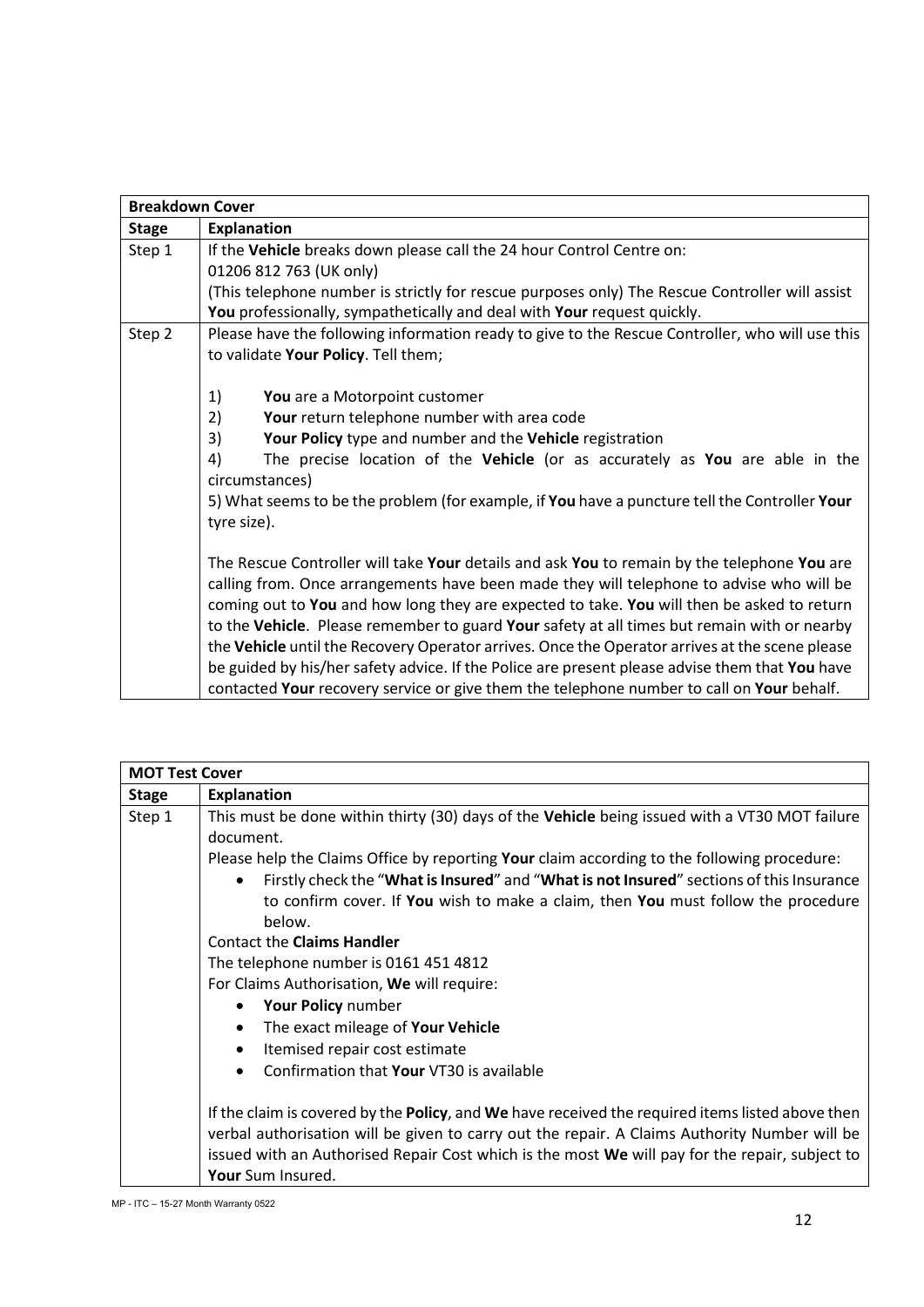| Payment                                                                                     |
|---------------------------------------------------------------------------------------------|
| If We are paying the repairer direct they must send the                                     |
| Claims Office:                                                                              |
| an itemised repair invoice stating the Claim Authority Number,                              |
| a copy of the VT30 test certificate,                                                        |
| a copy of the previous valid MOT certificate<br>٠                                           |
| proof of service history.                                                                   |
| They will be reimbursed up to the Authorised Repair Cost. If You have paid the repairer, We |
| will reimburse You up to the authorised Repair Cost if You send the Claims Office:          |
| an itemised repair invoice stating the Claim Authority Number,                              |
| a copy of the VT30 test certificate,<br>٠                                                   |
| a copy of the previous valid MOT certificate<br>٠                                           |
| proof of service history.                                                                   |

## **Points to note about the claims process:**

- The **Claims Handler** will appoint an **Approved Repairer** where possible, who will be responsible for completing the necessary work in the event of a successful claim.
- Diagnostic costs **We** will pay will be limited to a maximum of one (1) hour at the maximum hourly labour rate towards an accepted claim.
- **We** or the **Claims Handler** reserve the right to subject the **Key(s), Lock(s)** or **Vehicle** to an independent assessment.
- **We**, the **Administrator,** the **Claims Handler** the **Complaints Handler** and the **Supplying Dealer** may obtain and share information concerning any claim **You** may make against this **Policy** with any **Approved Repairer**, for the purposes of administering **Your Policy** and claim

#### **8. POLICY CONDITIONS**

#### **Mechanical Breakdown Insurance**

**You** must comply with the following conditions to have the full protection of the Policy. If **You** do not comply with them **We** may at **Our** option cancel the **Policy** or refuse to deal with **Your** claim or reduce the amount of any claim payment.

Duty of Care

**You** must not continue to drive the **Vehicle** after any damage or incident if this could cause further damage to the **Vehicle**.

Fraud

**You** must not act in a fraudulent manner. If **You**, or anyone acting for **You**, make a claim under the **Policy** knowing the claim to be false, or fraudulently exaggerated in any respect; or make a statement in support of a claim, knowing the statement to be false in any respect; or submit a document in support of a claim, knowing the document to be forged or false in any respect; or make a claim in respect of any loss or damage caused by **Your** willful act, or with **Your** connivance, then:

- **We** shall not pay the claim;
- **We** shall not pay any other claim which has been made or will be made under the **Policy**;
- **We** may at **Our** option declare the **Policy** void;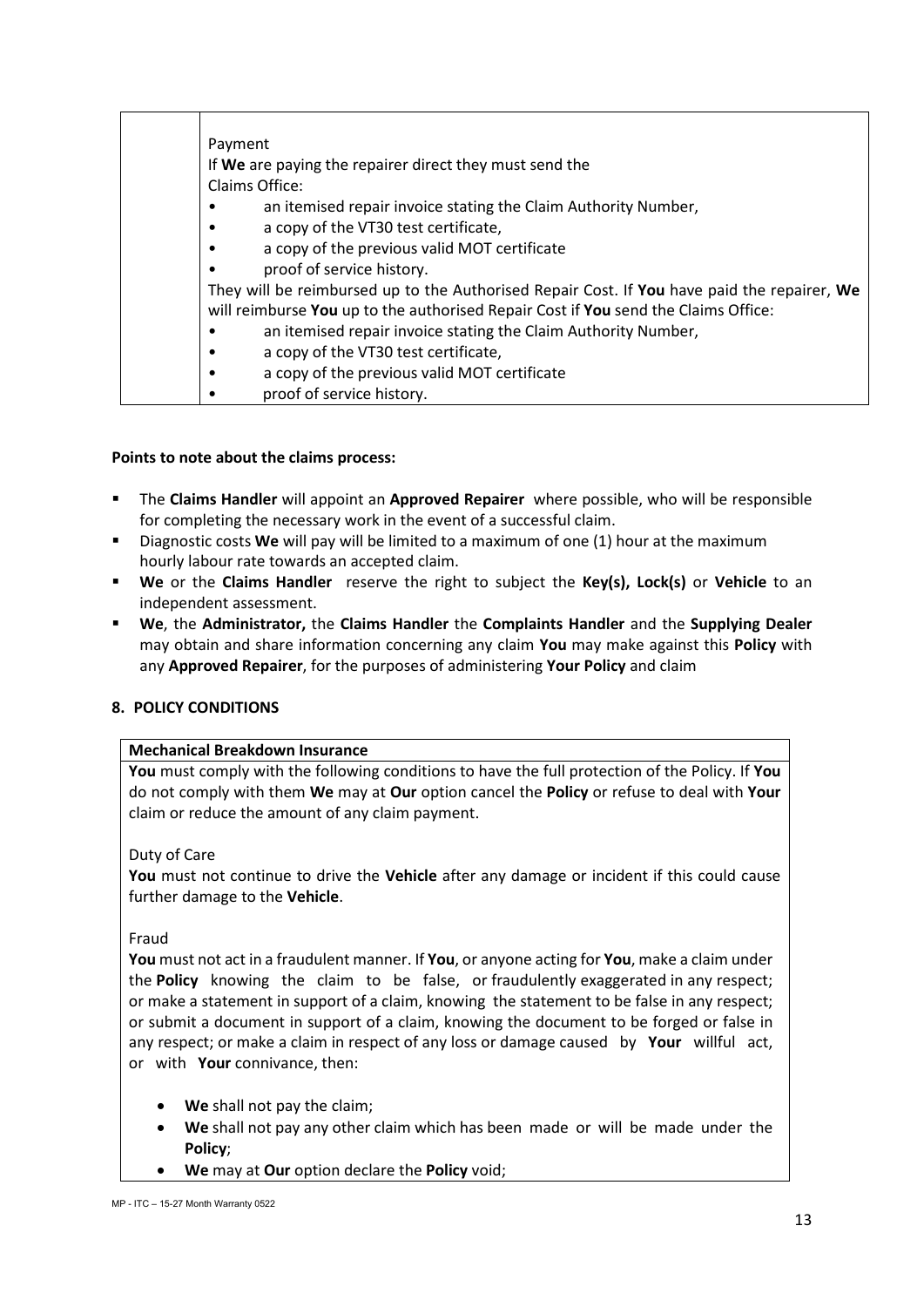- **We** shall be entitled to recover from **You** the amount of any claim already paid under the **Policy**;
- **We** shall not make any return of premium; and
- We may inform the Police of the circumstances.

# **SERVICING**

The **Vehicle** must be serviced in line with the manufacturer's recommended guidelines. If the **Vehicle** has no service history, or the service history is incomplete, the **Vehicle** must be serviced by a VAT-registered garage within twelve (12) months or 12,000 miles (whichever is sooner) from the date **You** bought the **Vehicle**. It must then be serviced in line with the manufacturer's specifications, or every twelve (12) months or 12,000 miles (whichever is the sooner). The servicing must include the following:

- Changing the engine oil and filter
- Checking oil levels in the gearbox and differential, and topping them up if necessary
- Checking the coolant level and the strength of the antifreeze or inhibitor, and topping up if necessary
- Checking the timing belt (if one is fitted) and renewing it if necessary
- Replacing the brake fluid in line with the manufacturer's recommendation

The interval between services must not go over the set time or mileage by more than twentyone (21) days or 750 miles. If any circumstances prevent the service from being carried out on time, **You** must immediately send to the **Administrator** written notice of this by 'Signed for' mail.

**You** must keep proof of each service as we may need to check it if **You** make a claim. The only acceptable proof of servicing will be the fully detailed VAT service invoice, showing the date of the service and the mileage. **You** must keep all these invoices.

If **You** do not provide satisfactory proof of servicing, **Your Vehicle** will not be covered.

#### **Warning**

Timing belts [otherwise known as camshaft drive belts]. If **Your Vehicle** has a timing belt, please make sure that it is in good condition and that it is checked and changed in line with the manufacturer's recommendations. If the timing belt breaks it can cause serious and unnecessary engine damage and inconvenience. No responsibility will be accepted for damage caused by the failure of a worn-out timing belt.

#### **Key Cover**

**You** must comply with the following conditions to have the full protection of **Your Policy**. If **You** do not comply with them **We** may at **Our** option: cancel the **Policy**; refuse to deal with **Your** claim or reduce the amount of any claim payment.

- All lost and stolen keys must be reported to Motorpoint Key Cover within forty-eight (48) hours of discovery of their loss or theft
- Lost and stolen keys must be reported within forty-eight (48) hours of discovery of their loss or theft to the Police, with the Crime Reference Number retained.
- The total claims in the period of insurance not to exceed the limit in the **Policy Schedule**.
- To claim for key and lock replacement five (5) days must be allowed after registering the loss of **Your** keys with the **Claims Handler**. If the keys are not found in this period a claim can be made up to £500. If keys are found within the five (5) days no claim can be made for key or lock replacement. In the situation of keys being stolen then immediate authorisation for lock and key replacement will be given. The claim will be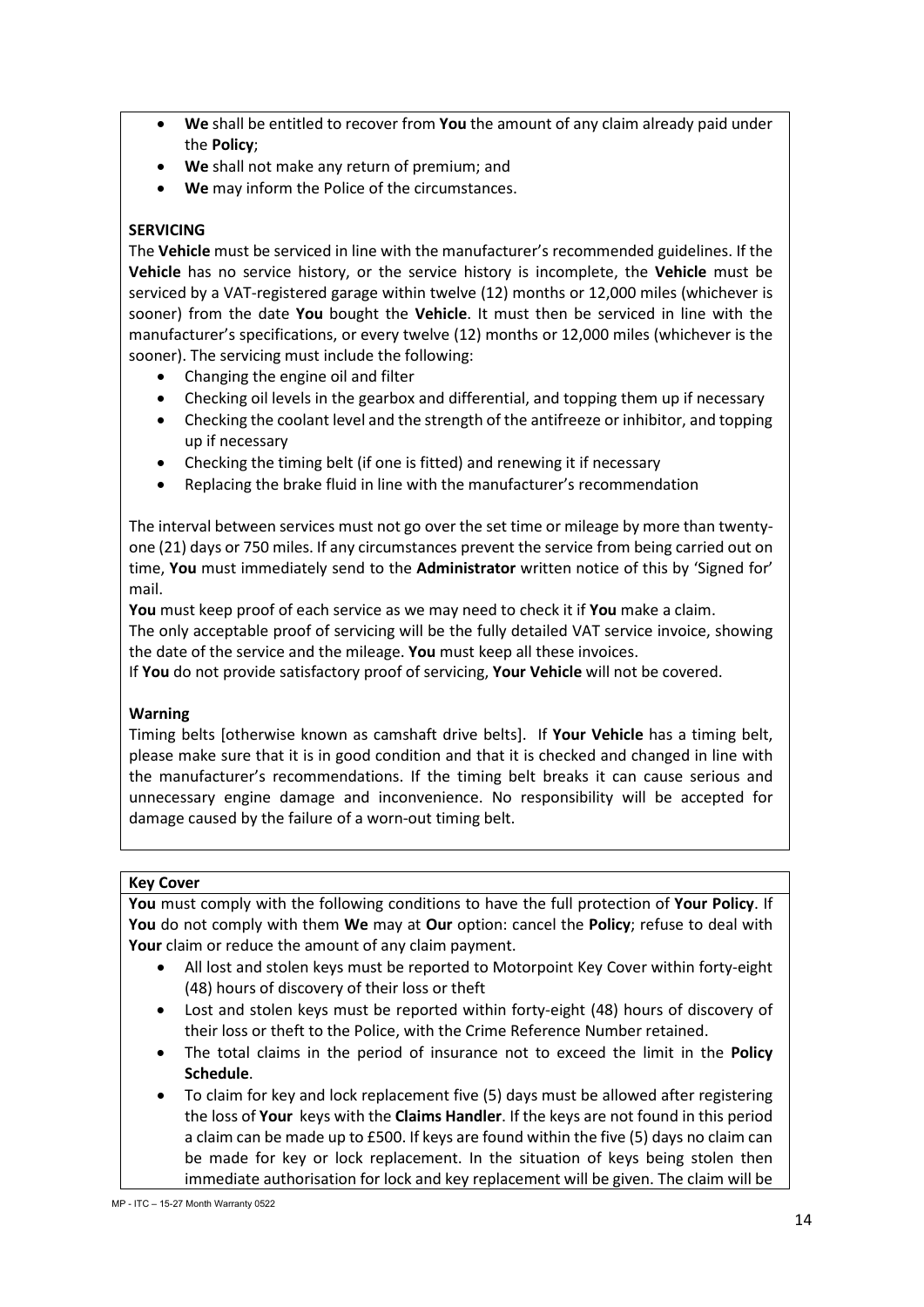paid on receipt of a Police report sheet and appropriate bills, up to the maximum limits.

- All receipts for key and lock replacement and call-outs must be forwarded to the **Claims Handler**.
- If **key(s)** are not lost or stolen then no claim will apply.

#### **Breakdown Cover**

**We** will provide cover if:

**You** have met all the terms and conditions within this insurance.

The information provided to **Us**, as far as **You** are aware, is correct.

The **Policy** is not transferable to any other **Vehicle**.

The driver of the **Vehicle** must remain with or nearby the **Vehicle** until help arrives.

**We** will not be held liable for any costs incurred if **You** are unable to make a connection to the contact telephone number provided.

**We** reserve the right to charge **You** for any costs incurred as a result of incorrect location details being provided.

Motorpoint Breakdown Cover is administered by Call Assist. Should **You** wish to contact them, please send **Your** correspondence to their head office: Motorpoint Breakdown Cover, c/o Call Assist, Axis Court, North Station Road, Colchester, Essex, CO1 1UX

#### **MOT Test** Cover

**You** must comply with the following conditions to have the full protection of **Your Policy**. If **You** do not comply with them **We** may at **Our** option: cancel the **Policy**; refuse to deal with **Your** claim or reduce the amount of any claim payment:

Valid **MOT Certificate**: If required by the Department of Transport **Your Vehicle** must have a valid **MOT Certificate**, prior to and at all times during the Period of Insurance. **Vehicle**s under three (3) years old are exempt. The next **MOT Test** date must not be any earlier than six (6) months after the purchase date of this **Policy**.

Duty of Care: **Your Vehicle** must be serviced at a garage in accordance with the manufacturer's recommendations detailed in the **Vehicle**'s Servicing Handbook, or within a tolerance of thirty (30) days or 1,000 miles whichever occurs first, of the stipulated service interval. It is **Your** responsibility to establish **Your Vehicle** manufacturer's servicing schedules and to comply with them by both time and mileage whichever is the sooner.

Choice: **You** may take **Your Vehicle** to the Department of Transport approved **MOT Test** station of **Your** choice.

Should **Your Vehicle** fail its MOT, **Your** repairs can be carried out at **Your** choice of repairers.

Eligibility for cover: **You** can apply for cover under this **Policy** if at inception **Your Vehicle** has a valid **MOT certificate** or is exempt i.e. **Vehicle**s under three (3) years old are not required to hold **MOT Certificate**s.

- The maximum benefit payable by **Us**is detailed in **Section 5 – WHAT IS COVERED** and on the **Policy Schedule**.
- If **You** are covered by any other insurance or warranty for the same or similar benefit(s) provided under this **Policy**, then **We** will only be responsible for paying a fair proportion of any benefit which **We** would otherwise be due to pay.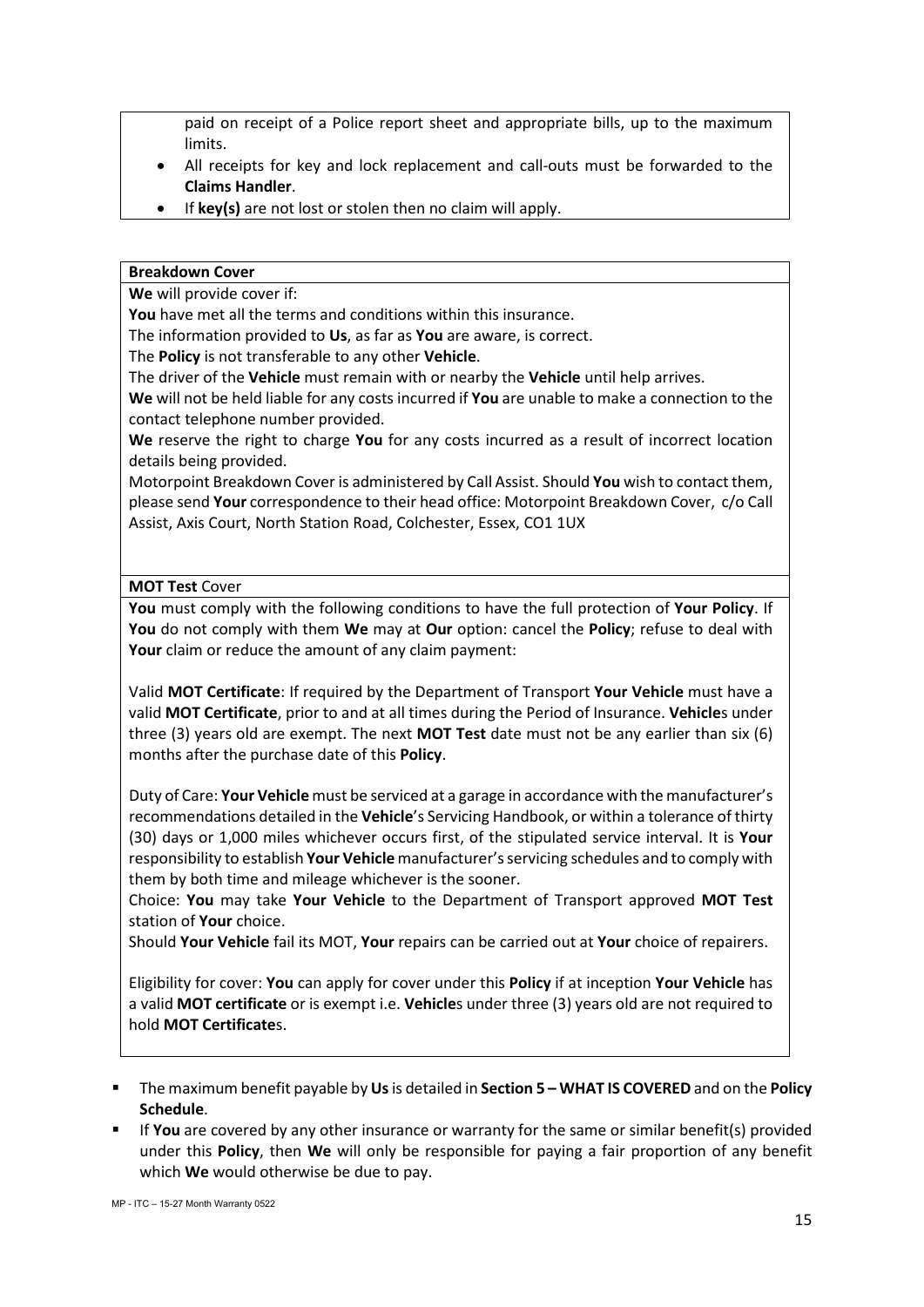- **You** will be responsible for payment of any repair work completed by the **Approved Repairer** that falls outside of the scope of this **Policy**.
- The maximum benefit payable by **Us** in respect of the **Vehicle** is the claims limit on the **Policy Schedule**.
- **This Policy** shall not acquire a surrender value.
- It shall not be possible for **You** to assign or change the benefits of this **Policy** in any way whatsoever, other than as specified in **Section 10** - **TRANSFERRING YOUR POLICY**.
- **We** have the right to take proceedings in **Your** name, in order to recover for **Our** benefit, the amount of any payment made under this **Policy**.
- **You** must notify the **Administrator** as soon as possible if any of **Your** details change during the **Policy** term.
- .

# **9. ADDITONAL BENEFITS**

The extra benefits listed below will be provided subject to the limits specified in the Proposal / **Policy** Schedule if any of the parts covered under the **Policy** fail. **Vehicle**.

## **Vehicle** Replacement

The **Claims Handler** will pay up to £30 a day [including VAT], for up to a maximum of seven (7) days, towards the cost of a replacement **Vehicle**. **You** can only have a replacement **Vehicle** if the **Vehicle** is being repaired under the **Policy** and prior authority has been given by the **Claims Handler.** 

## **Exclusions**

- We will not provide a replacement **Vehicle** for the first 24 hours that **You** are without the **Vehicle** or during any delay the repairer may have waiting for parts or commencing repairs.
- We will not cover the costs of or fuel or insurance for the replacement **Vehicle**.
- We will not cover any motoring fines and congestion charges that **You** may incur.
- •

# **10.TRANSFERRING YOUR POLICY**

This **Policy** cannot be transferred to another **Vehicle** or to any subsequent owner of the **Vehicle** except where ownership of the **Vehicle** is transferred to a **Family Member.** Cover may be transferred to that **Family Member** by contacting the **Administrator** within ninety (90) days of change of ownership, so long as that **Family Member** meets the eligibility criteria in **Section 3** - **ELIGIBILITY**.

# **11. CANCELLING YOUR POLICY**

**You** may cancel the **Policy** with the **Supplying Dealer within** thirty (30) days of the delivery date of **Your Vehicle** without financial penalty provided no claim has been submitted. Thereafter both parties must give thirty (30) days' notice of cancellation. The **Policy** has no surrender value and no premium paid will be refunded after thirty (30) days of **Your Vehicle** delivery date.

#### **12. COMPLAINTS PROCEDURE**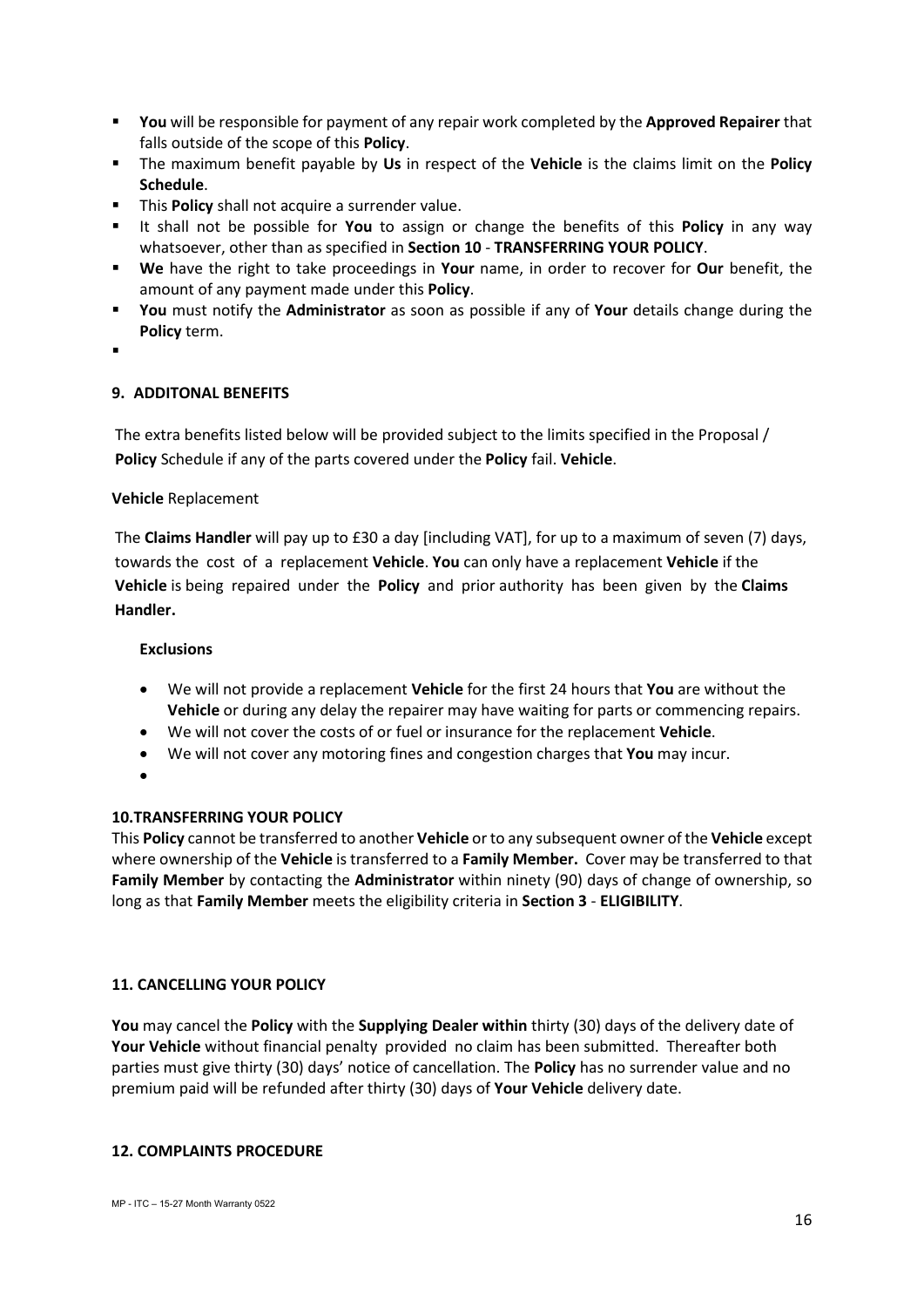If **You** wish to make a complaint about the conduct of the sale of this **Policy**, including any information provided as part of the sale, please contact the **Supplying Dealer**.

The **Complaints Handler** handles all other complaints relating to this **Policy** on **Our** behalf. If **You** wish to make a complaint, please do so:

- by telephone on 0117 456 2443 ; or
- by writing to the Customer Outcome Manager a[t complaints@itccompliance.co.uk](mailto:complaints@itccompliance.co.uk)

The **Complaints Handler** will acknowledge **Your** complaint promptly and will aim to resolve it within eight (8) weeks from first notification.

If the **Complaints Handler** cannot resolve **Your** complaint within this period, they will notify **You** in writing to confirm the reasons why. In this case, or if **Your** complaint is not resolved to **Your** satisfaction, the **Complaints Handler** will advise **You** of **Your** rights to refer **Your** complaint to The Financial Ombudsman Service, free of charge:

- by submitting **Your** complaint online please see financial-ombudsman.org.uk; or
- by email at [complaint.info@financial-ombudsman.org.uk;](mailto:complaint.info@financial-ombudsman.org.uk) or
- by telephone on 0207 964 1000; or
- by writing to the Financial Ombudsman Service, Exchange Tower, Harbour Exchange Square, Isle of Dogs, London, E14 9SR UK.

**IMPORTANT**: The Financial Ombudsman Service will expect **You** to have followed the above procedure before they accept **Your** case.

Following this complaints procedure does not affect **Your** legal rights.

#### **13.SANCTIONS**

**We** shall not provide any benefit under this contract of insurance to the extent of providing cover, payment of any claim or the provision of any benefit where doing so would breach any sanction, prohibition or restriction imposed by law or regulation.

#### **14. THIRD PARTY RIGHTS**

Except where otherwise required by law, **You** and **We** have agreed that:

- it is not intended for any third party to this contract to have the right to enforce the terms of this **Policy**; and
- **You** and **We** can rescind or vary the terms of this contract without the consent of any third party to this **Policy**, who might seek to assert that they have rights under this **Policy**.

#### **15. MISINFORMATION**

When applying for insurance, varying **Your** cover, or submitting a claim, **You** or anyone acting on **Your** behalf must take reasonable care to answer all questions honestly and to the best of **Your** knowledge. Failure to do so may affect the validity of **Your Policy** or the payment of **Your** claim.

#### **16. APPLICABLE LAW**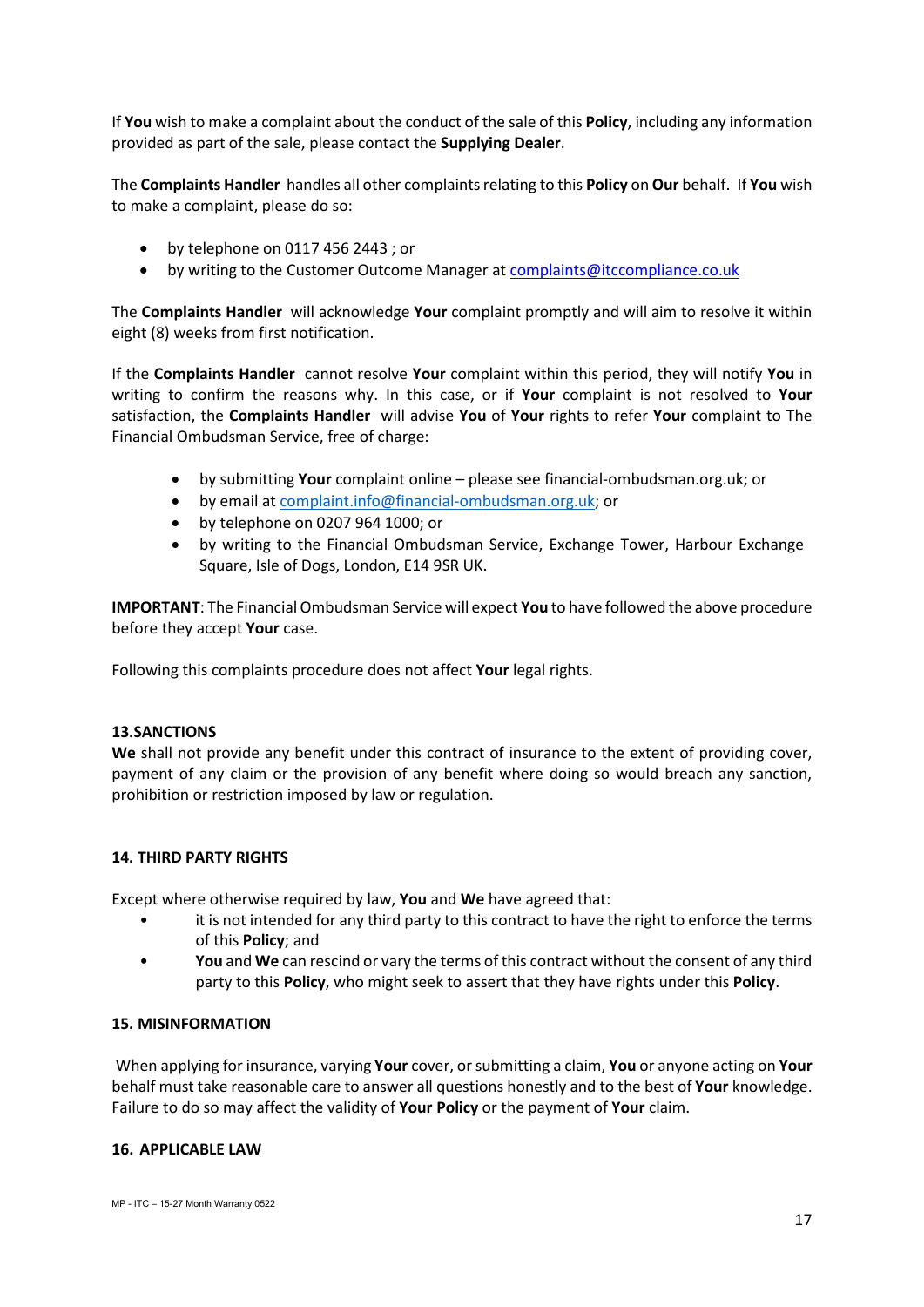This **Policy** shall be subject to the law of England and Wales, unless **We** and **You** agree otherwise.

## **17. COMPENSATION SCHEME**

**You** may be entitled to compensation from the Financial Services Compensation Scheme (FSCS) in the UK if, in the unlikely event, Fortegra Europe Insurance Company Ltd cannot meet its liabilities under this **Policy**. The level and extent of compensation provided will depend on the location of the risk, the type of insurance and on the circumstances of the claim.

Further information about the Financial Services Compensation Scheme is available from the FSCS website www.fscs.org.uk.

The FSCS can be contacted:

- online by completing the form on the FSCS website [www.fscs.org.uk/contact-us/;](http://www.fscs.org.uk/contact-us/) or
- by calling 0800 678 1100; or
- by writing to Financial Services Compensation Scheme, PO Box 300, Mitcheldean, GL17 1DY; or
- by live chat via the FSCS website [www.fscs.org.uk/contact-us/.](http://www.fscs.org.uk/contact-us/)

## **18. PRIVACY AND DATA PROTECTION NOTICE**

#### Data Protection

Fortegra Europe Insurance Company Ltd and the **Complaints Handler** (as Joint Data Controllers) are committed to protecting and respecting **Your** privacy in accordance with the current Data Protection Legislation ("Legislation"). Below is a summary of the main ways in which **We** process **Your** personal data.

#### How **We** Use **Your** Personal Data

**We** may use the personal data **We** hold about **You** for the purposes of performing **Your** contract of insurance, this includes providing insurance that **You** request of **Us** and administering the same; including handling claims and any other related purposes, underwriting (which may include underwriting decisions made via automated means), offering renewal terms, pricing or statistical purposes. **We** may also use **Your** data to safeguard against fraud and money laundering and to meet **Our** general legal and regulatory obligations.

#### Disclosure of **Your** Personal Data

**We** may disclose **Your** personal data to third parties involved in providing products or services to **Us**, or to service providers who perform services on **Our** behalf. These include **Our** group companies, affinity partners, brokers, agents, third party administrators, other insurers, reinsurers, other insurance intermediaries, insurance reference bureaus, credit agencies, fraud detection agencies, loss adjusters, external law firms, external accountants and auditors, regulatory authorities, and as may be required by law.

#### International Transfers of Data

**We** may transfer **Your** personal data to destinations outside of the United Kingdom or the EEA. Where **We** transfer **Your** personal data outside of the United Kingdom or the EEA, **We** will ensure that it is treated securely and in accordance with the Legislation.

#### **Your** Rights

**You** have the right to ask **Us** not to process **Your** data for marketing purposes, to see a copy of the personal information **We** hold about **You**, to have **Your** data deleted (subject to certain exemptions),